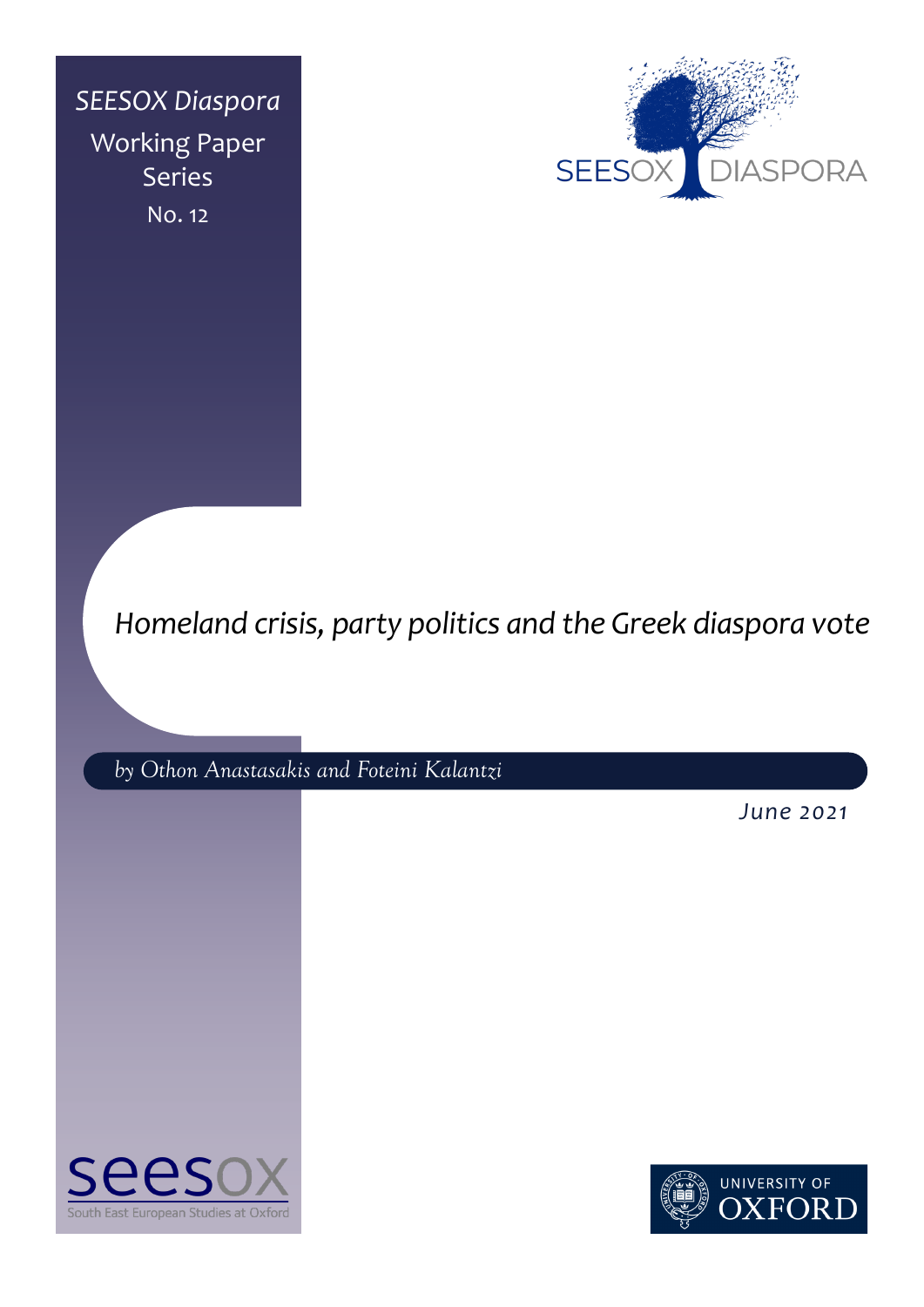# **Homeland crisis, party politics and the Greek diaspora vote**

Othon Anastasakis (University of Oxford, SEESOX) email: [othon.anastasakis@sant.ox.ac.uk](mailto:othon.anastasakis@sant.ox.ac.uk) Foteini Kalantzi (University of Oxford, SEESOX) email: [Foteini.kalantzi@sant.ox.ac.uk](mailto:Foteini.kalantzi@sant.ox.ac.uk)

**SEESOX Diaspora Working Paper Series. Paper No. 12**

All views expressed in this paper are those of the authors and do not necessarily reflect the views of SEESOX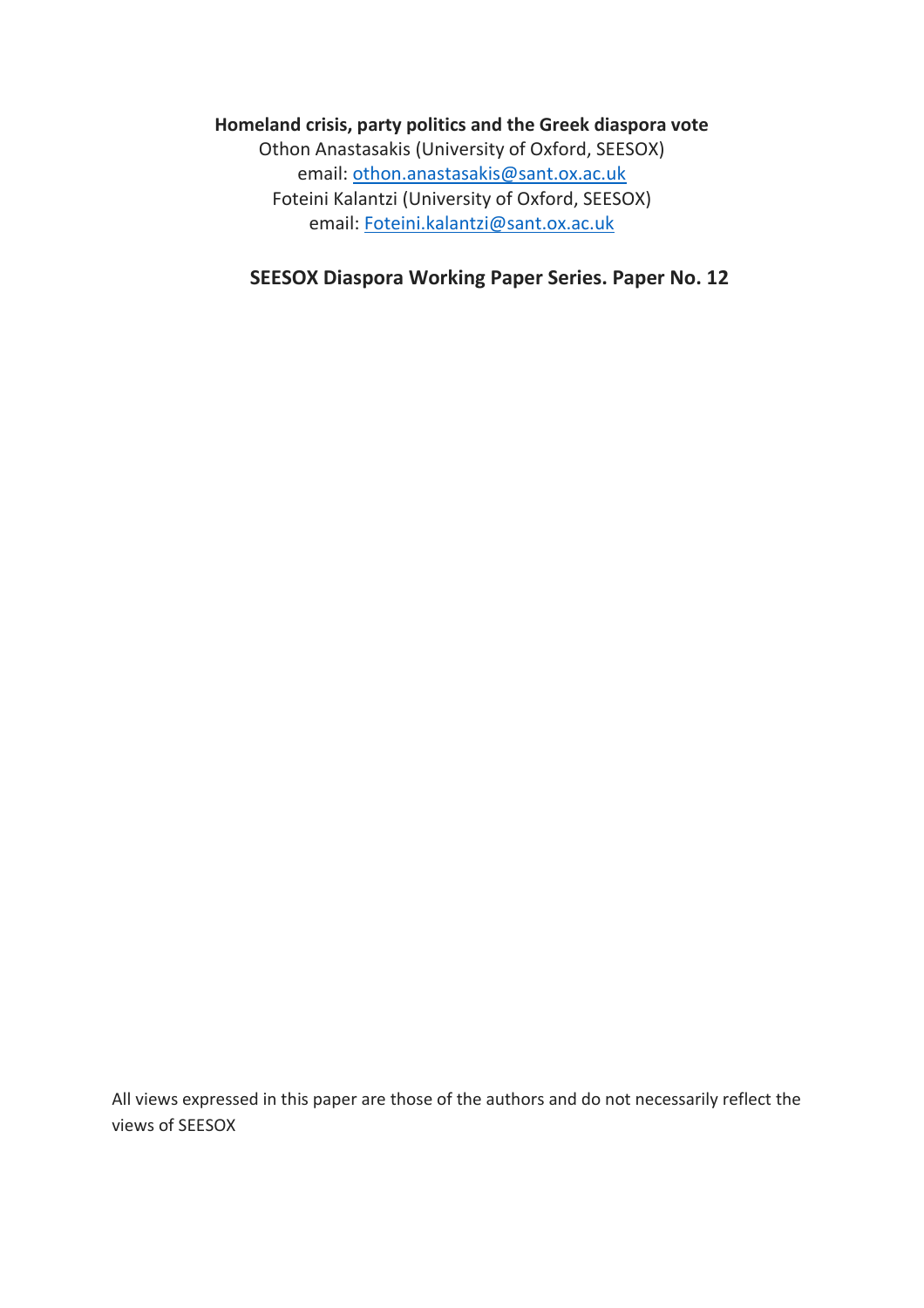# **Homeland crisis, party politics and the Greek diaspora vote**

Othon Anastasakis and Foteini Kalantzi

# **Abstract**

In December 2019, the Greek Parliament voted by an overwhelming majority a long overdue law which allowed Greeks of the diaspora to vote from their place of residence. The fact that this change took place 44 years after the right was first introduced in the Greek Constitution, is not a mere chronological coincidence but we claim had to do with a number of combined conjunctural factors that led to a breakthrough reform in homeland-diaspora political relations. By tracing the party-political and societal discursive and mobilizational dynamics, our article looks at the micropolitics of this policy change and argues that the post-2009 Greek economic crisis with its rising levels of emigration and a changing political class acted as catalysts in the redefinition of homeland diaspora political engagement. The aim of this paper is threefold: first, to test some theoretical diasporic debates using Greece as a case study; second, to discuss the conditions behind an important political change in the context of Greece's interaction with its diaspora; and third, to offer our empirical work as potential inspiration for other comparable cases.

**Keywords:** critical juncture, diaspora, diasporic vote, emigration, Greek crisis, Greek political parties.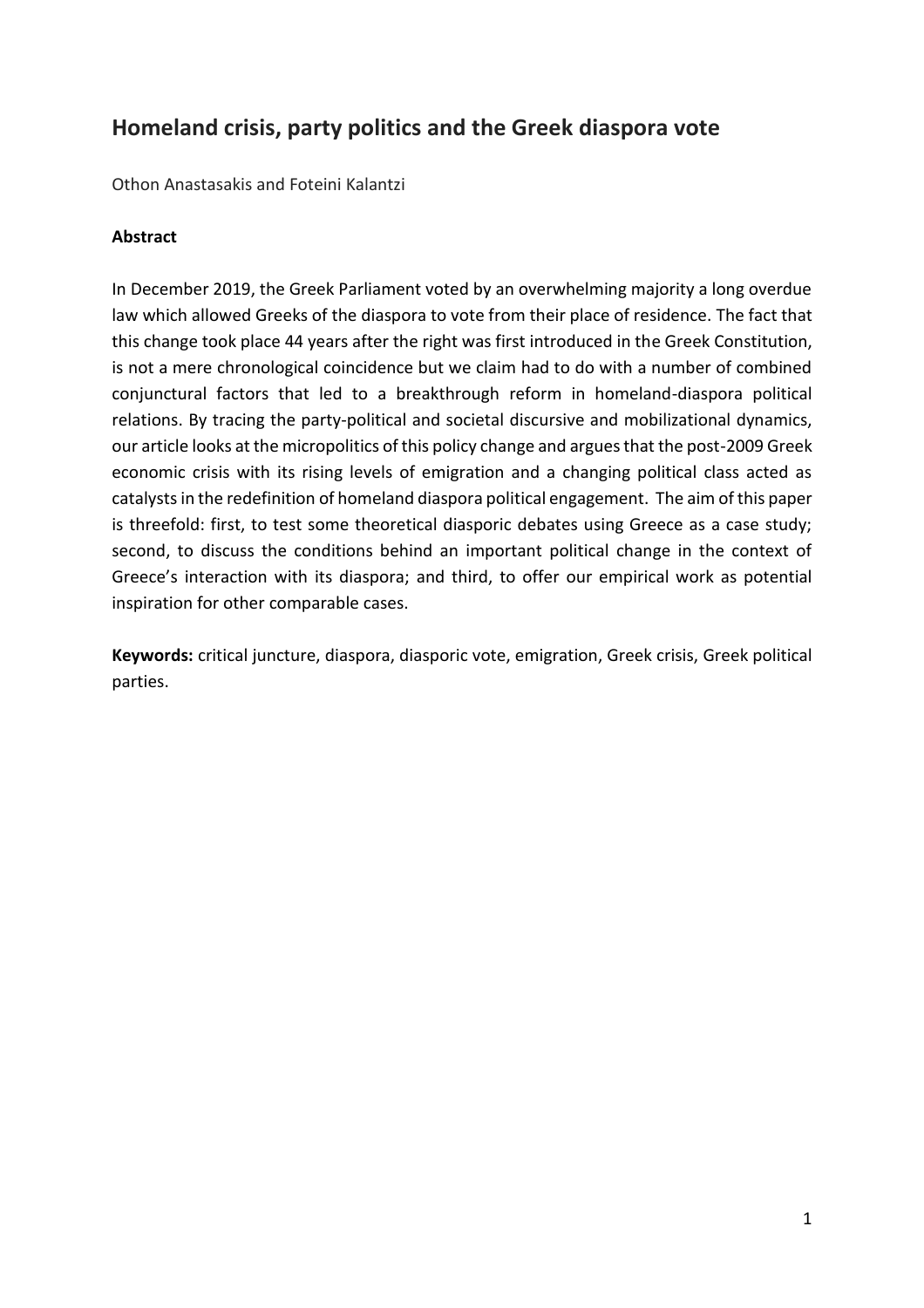#### **Introduction**

In December 2019, a law on the facilitation of the Greek citizens to vote abroad was adopted in the Greek parliament by an overwhelming majority of 288 out of 300 MPs. As it happened, it took 44 years - after the right for Greek citizens abroad to vote was first introduced in the Greek constitution of 1975 - for the Greek parliament to legislate how to facilitate this absentee voting. For years Greek parties had refused to vote for such facilitation, and registered Greek voters living abroad were expected to travel back to Greece to cast their ballot in the national elections. From that perspective, the law on the facilitation was a breakthrough moment in diaspora-homeland political relations, as well as one of the rare instances of parliamentary consensus across the political spectrum. In this paper, we propose as a starting point that the post-2009 period of Greece's severe economic crisis was pivotal for the adoption of this change.

Crises for states and their peoples are usually marked by compounding and consecutive difficulties, negative risks and backsliding. As has been abundantly documented, the Greek post-2009 crisis in Greece had massive impact on the economic, political and social affairs of the country (Katsikas, 2020; Bournakis, et al. 2017; Doxiadis & Placas, 2018). As such, and like in so many other areas, the Greek crisis and the austerity that accompanied it, had significant negative influence on Greek state-diaspora relations. This became visible in the faltering performance of various diasporic institutions: many consulates closed or saw their budgets shrink, the Council of Hellenes Abroad (SAE) fell into irrelevance, many cultural and educational centres had to reduce their activities, and overall, the credibility of the Greek state in the eyes of its diaspora was lost. While crisis is always related to negative events, there are instances where it can be a catalyst for positive change. One such unintended positive change was the facilitation of the diasporic vote outside the country, a central feature in the relationship between the Greek state and its diaspora.

In this paper, our central question is how did this change came about? Or, put differently, what were the conditions that led the overwhelming majority of parties to adopt this important law at that particular moment in time? To address this central question we will be breaking it down into three sub-questions: First, how did the economic crisis contribute to the mobilisation in favour of the diasporic vote? Second, why did political parties, as the main agents in this decision-making process, ended up supporting this reform? Third, did the international environment (increasing diasporic electoral involvement in many countries of the world) have any impact on the Greek case? This working paper is structured as follows: the first part, offers a succinct conceptual discussion on the issue of the diasporic vote; the second part discusses Greece's failed attempts to legislate on the implementation of the diasporic vote abroad; and the third, and main part, analyses the crisis-related factors that led to the adoption of the law on the facilitation of the diasporic vote.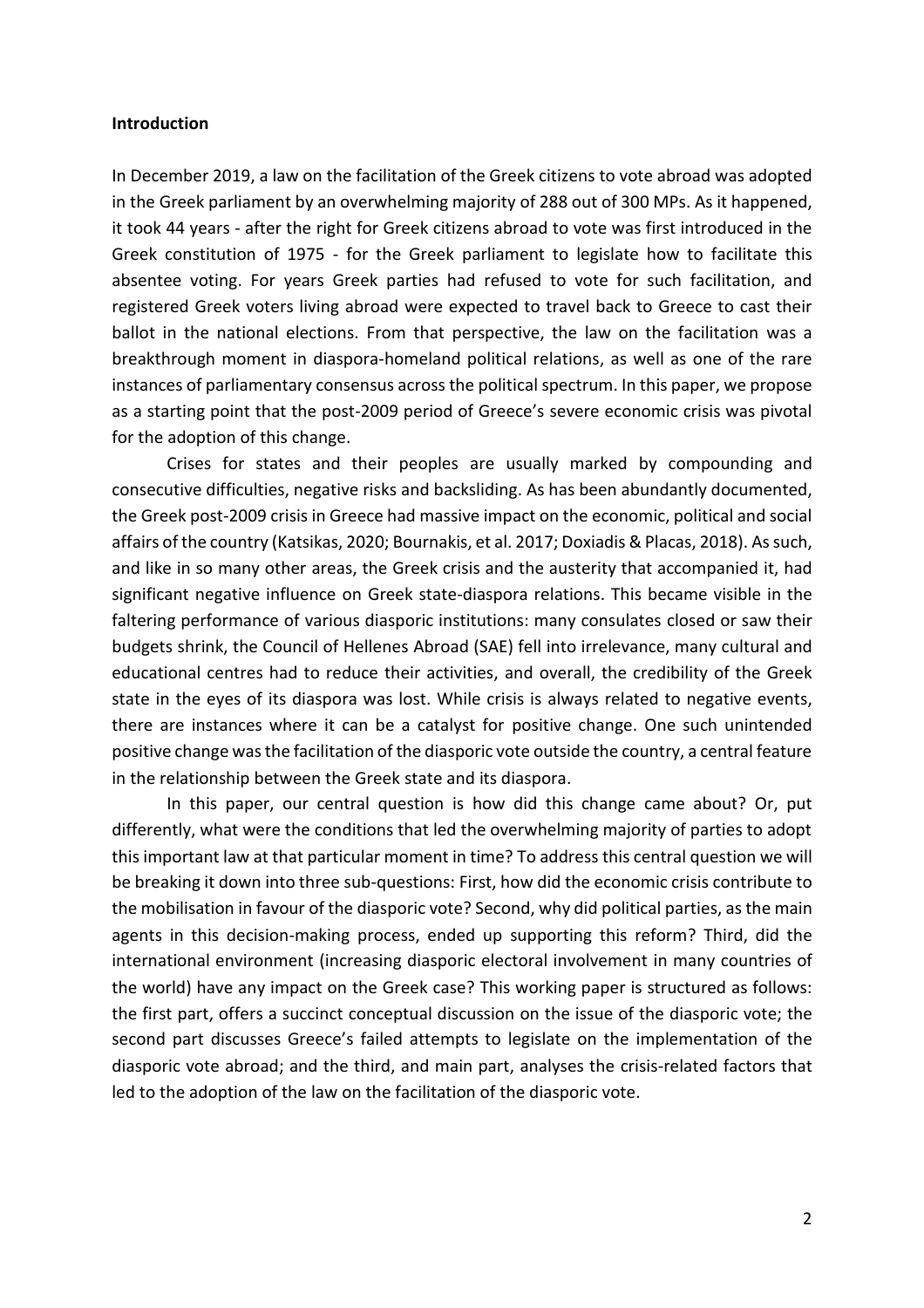### **Introducing the variables**

In this paper, we adopt three propositions which form the core of our thinking and research agenda: first, the crisis acted as a critical juncture with transformative potential; the high volume of emigration and the changes in party politics acted as catalysts for change; second, political parties, as the most relevant actors in the implementation of the expat vote, could no more evade this change; third, the widespread implementation of the diasporic vote internationally left Greece an international outlier and functioned as normative pressure on the Greek political system to address the issue. By looking at these three propositions, we are attempting to discussthe motives, objectives and interests behind thissignificant change, and contribute with a case study to the wider diaspora literature which looks at 'microfoundations' of diaspora politics (Délano Alonso & Mylonas, 2017).

### *Crisis as critical juncture*

Crisis as a critical juncture and catalyst for change is usually composed of a series of important moments and chain of events that lead agency to change. Capoccia (2015, p.148) defines critical junctures as 'those moments in which uncertainty as to the future of an institutional arrangement allows for political agency to play a decisive causal role in setting an institution on a certain path of development, a path that then persists over a long period of time'. The period that this paper is investigating (2009-2019), was one when the country underwent massive changes, many of them designed and dictated from abroad by the Troika overseeing the progress of the country, but also unintended changes which were created by the depth and longevity of the crisis. The most important and relevant catalysts in our case was the large wave of emigration caused by high unemployment (28% at its peak in 2013) and the reshaping of the party-political status quo.

The majority of case studies in the diaspora literature which explore crises as critical periods often focus on weak and conflictual states, and the ways their diasporas engage or mobilise in order to influence the political situation in the homeland along nationalistic, ethnic, religious or other divisive grounds (Kaldor, 2001; Adamson, 2005; Koinova, 2011). Some characteristic and contemporary cases of this include the post-Yugoslav states (Bosnia, Croatia, Serbia and Kosovo) and Ukraine during the Euromaidan revolution and the Crimean crisis (Koinova, 2009; Lapshyna & Duvell, 2015). However, as an advanced western economy and consolidated democracy undergoing severe economic depression, the Greek case raises the question how the diasporic communities and individuals engaged with, or disengaged from, their homeland in need, and vice versa. Our discussion in this paper is country specific but it can be generalisable to other cases, like Portugal, Spain or Italy - all three of them experienced negative rates of growth and waves of emigration during the eurozone crisis as well.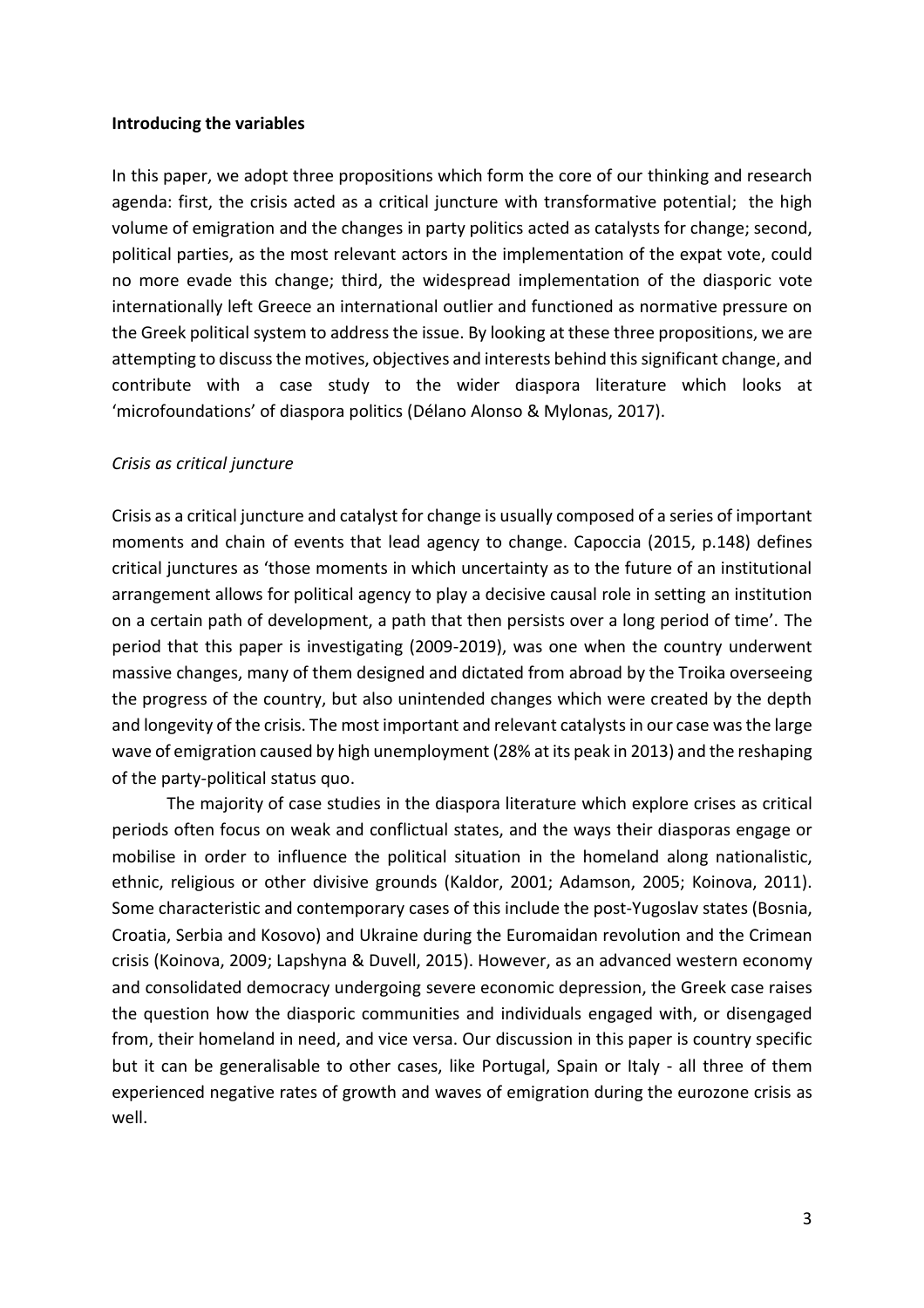### *Parties as agents of change*

Political parties are pivotal, and the main determining factors, for any changes in the diasporic vote (Lafleur, 2011). As Paarlberg argues (2017), the principal interest of parties in diaspora is that they are potential voters. However, the unpredictability and low controllability of the diasporic vote makes the facilitation of the diasporic vote a risky business for all political parties. Additionally, the high diasporic administrative and logistical electoral costs, and at times, the low participation rates are further considerations(Turcu & Urbatsch, 2015, p. 430).

The most convincing normative argument for supporting the adoption and implementation of the right to vote outside the country is that democracies ought to be inclusionary and avoid creating divisions between first-class citizens at home and second-class voting citizens abroad. Additionally, exercising the right to vote keeps diasporans engaged in homeland affairs and can bring further benefits to the home country, such as financial remittances, investments, and technical know-how (Lafleur, 2011; Østergaard‐Nielsen, 2003; Collyer, 2013). Also, it can benefit bilateral relations with host states or give a boost to the homeland's foreign policy through lobying and support for issues of national interest (Collyer, 2013, p. xv). The counter-factual argument against diaspora voting claims that those who have left and are living in a host contry should not have the right to decide on the internal matters of the homeland. The issue is not one dimensional and this is represented by the varieties of electoral practices adopted by different states which involve various types of conditions and restrictions, in how the vote is conducted (physical presence, electronic, postal), who should vote among diasporans (financial, chronological or other criteria) and whom to vote for (regional, diaspora or state ballots).

### *The international environment as transnational pressure*

The third factor under scrutiny relates to the degree of external influence upon a country's decision to proceed with the adoption and implementation of the expat vote. Any diasporic participation in national elections is an expression of political engagement, nurturing the maintenance of political ties with the homeland. Diaspora voting constitutes a highly practical and symbolic issue, as a person that no longer lives in their country of origin, can still retain a meaningful stake in the elections of that country (Gamlen, 2019). Voting from abroad is an expression of political transnationalism that involves homeland electoral strategies and practices towards an electorally hybrid group of potential voters beyond the national borders and can influence the electoral outcome in the homeland from abroad. As Gamlen argues, such transnational electoral practices have been increasing over the last three decades creating an established international norm. In the present paper we explore the appropriateness of the 'norm internationalisation hypothesis' (Arrighi & Lafleur, 2017; Lafleur, 2014) in the Greek case and how significant the international practice of the expat vote was in effecting legislative change. We also discuss the inconsistency between the practice (since 1984) of allowing Greek voters abroad to vote in the consulates of their host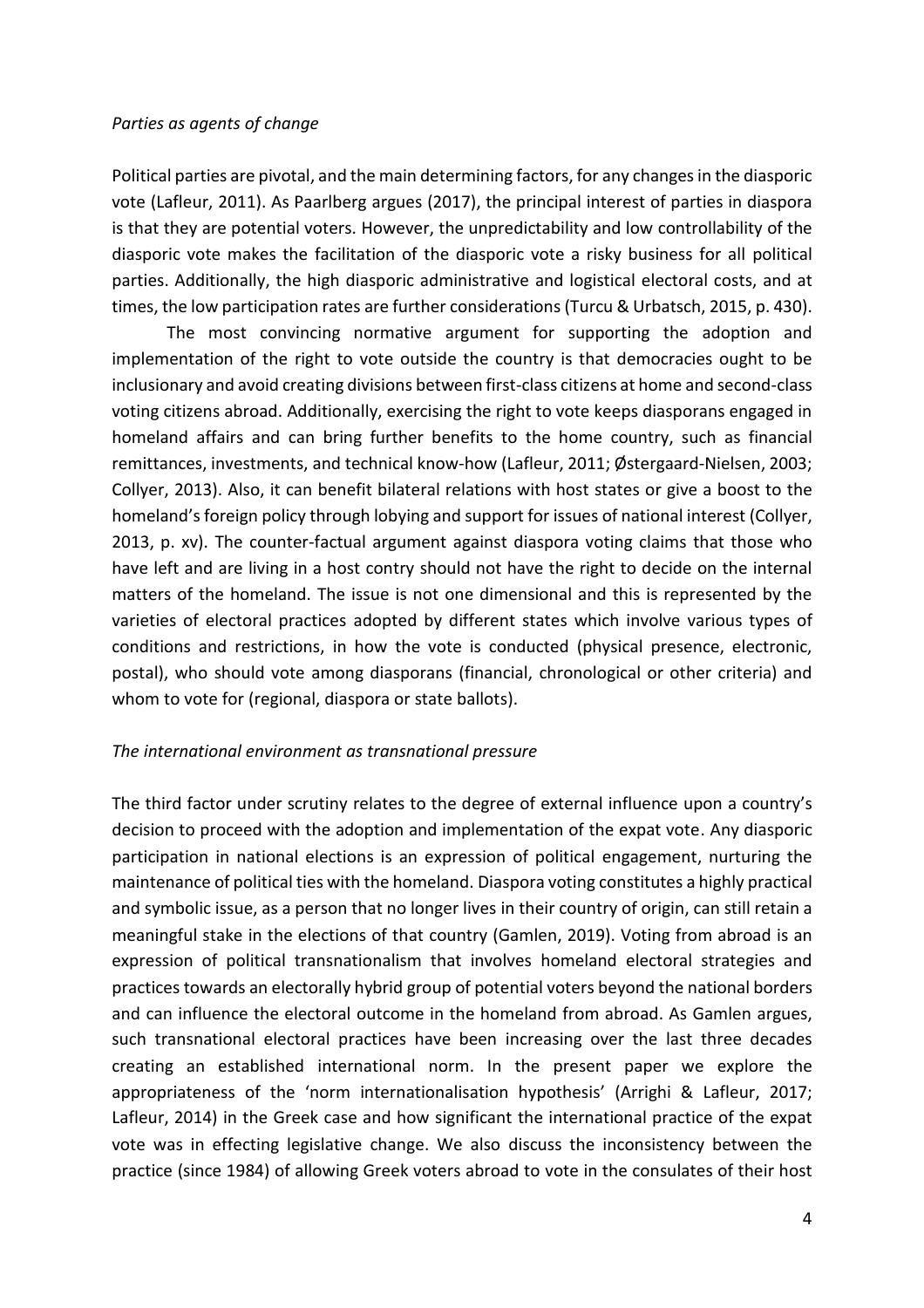EU countries for European Parliament elections, while not allowing the same accommodation for voting in Greek national elections.

# **Methodology**

In order to analyse our three propositions, we employed process tracing to establish whether and how relevant circumstances influenced a certain outcome. Our methodology is based on primary research by looking at the positions of parties from Parliamentary Hansards of the period 2009 to 2019. We also scrutinised reports such as those of the Special Permanent Committee on Greeks Abroad (SPCGA) to further support the evidence-based research. In addition, we consulted legal texts, such as the Greek Constitution, decision of the European Court of Human Rights (ECHR) and EU Council decisions. Furthermore, we conducted research on a wide range of online media, $^1$  to retrieve further information about the positions of parties, political leaders, and to follow public discourse. We consulted secondary literature in order to include views of analysts, intellectuals and diaspora actors. Finally, we convened a series of panels and seminars with experts in the field, in order to have a more critical scientific view on the subject matter.<sup>2</sup>

# **Pre-2009: missed opportunities for the implementation of the diasporic vote abroad**

Since its inception as a modern state in the early  $19<sup>th</sup>$  century, Greece has grappled with a core division between two categories of Greeks: 'natives' and 'outsiders' ('*aftochthones'* and *'heterochthones'*). In addition, the large numbers of emigration before the Greek state borders were finalised in 1948 made it even more difficult to establish an institutionalised relationship between the Greek central state and wider Hellenism. Beyond the traditional connections with high profile and affluent Greeks abroad (merchants or the shipping sector), the Greek diaspora was a largely unknown entity and quantity to the Greek state. Moreover, the most organised form of involvement by the Greek state were the post-WWII emigration agreements with Western European countries.

The collapse of the military junta in 1974 was the first major event paving the way for a transition to democracy. Significantly, the 1975 constitution embraced the relationship

<sup>&</sup>lt;sup>1</sup> Examples of Greek online media: Kathimerini.gr, enet.gr, iefimerida.gr, tvxs.gr, in.gr, tovima.gr, newsit.gr, zougla.gr. Also, examples of diasporic Greek online media covering the issue with regular reporting include greekreporter.com, newgreektv.com, neoskosmos.com, greekcitytimes.com, thenationalherald.com, tornosnews.gr.

<sup>&</sup>lt;sup>2</sup> In the context of our Greek Diaspora Project at SEESOX, we organised a series of panels and conferences in Oxford and elsewhere on diasporic political engagement from a Greek and comparative perspectives. Among the many we highlight, one in Athens on the 29<sup>th</sup> of October 2018 on 'The political participation of the Greeks abroad' ([http://seesoxdiaspora.org/activities/joint-events/the-political-participation-of-greeks-abroad\)](http://seesoxdiaspora.org/activities/joint-events/the-political-participation-of-greeks-abroad) and one in London on the 17<sup>th</sup> of October 2019 on 'Greek diaspora in the UK and beyond' [\(http://seesoxdiaspora.org/activities/events/seminars/contemporary-greek-diaspora-in-the-uk-and-beyond\)](http://seesoxdiaspora.org/activities/events/seminars/contemporary-greek-diaspora-in-the-uk-and-beyond)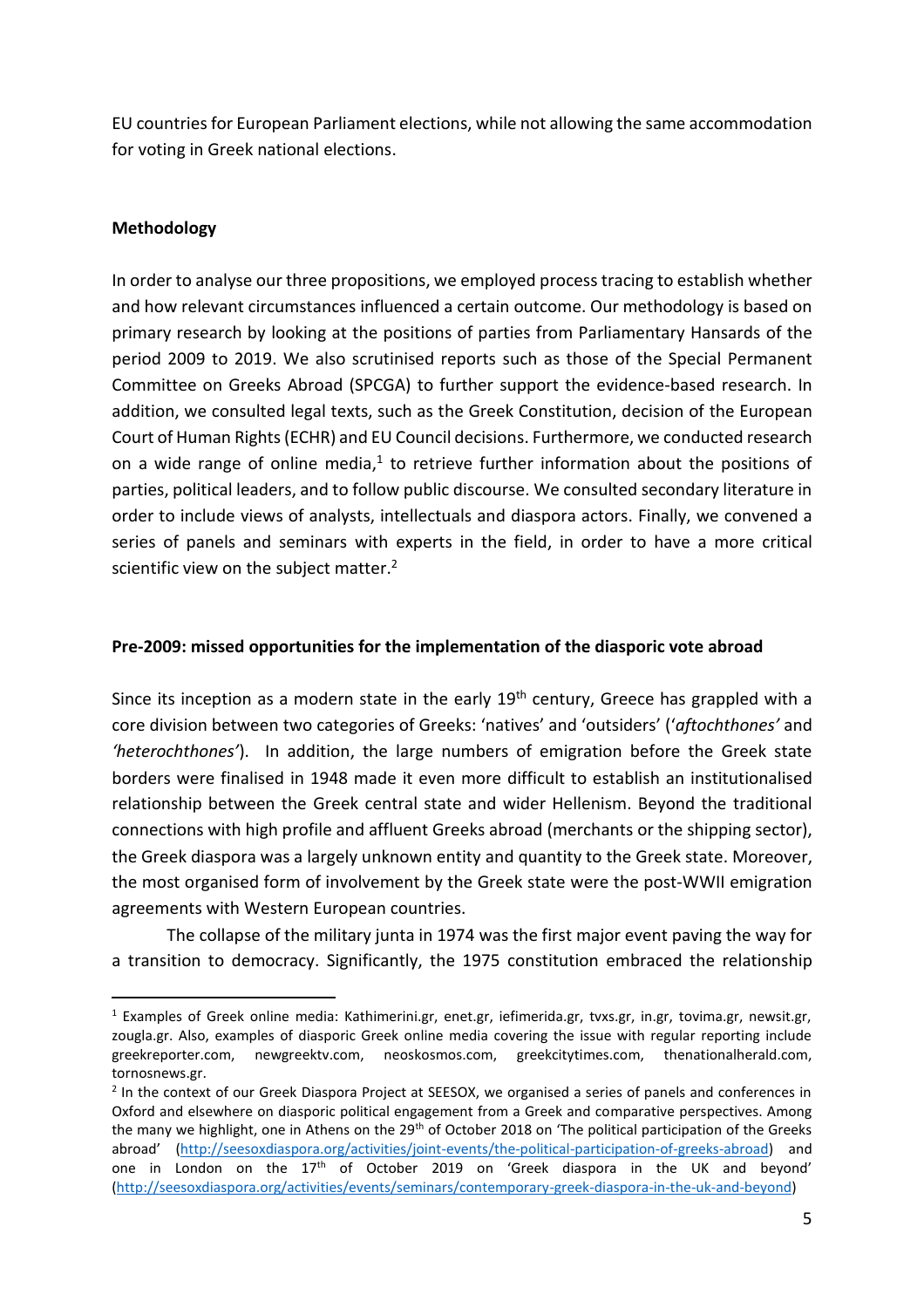between diaspora and homeland in article 108 which stipulated the obligation of the Greek state to 'take care of emigrant Greeks abroad and of the maintenance of their ties with the Fatherland' (Dufoix, 2003, p. 41). In addition, there were special constitutional provisions for the diasporic vote. Article 51 paragraph 4 of the 1975 Constitution states that 'matters pertaining to the exercise of the right to vote by persons living outside the country may be specified by law', leaving the matter (effectively) to the willingness of future legislators.

In 1984, following Greece's membership in the European Community, the Greek government legislated that expat Greeks could vote in European Parliament elections in polling stations in consulates in the EU states. However, there was no parallel law enacted for national elections. During the 1980s and the 1990s, the Greek state built substantial diasporic institutional architecture including, inter alia, the creation of the 'General Secretariat for the Greeks Abroad', the 'Council for Hellenes Abroad', as well as various institutes and foundations for the support of the Greek culture and Greek language abroad.

In 2001 an amendment to article 51 to facilitate expat voting was considered in the Greek Parliament, but it failed to get the needed two thirds of MPs to support it. The law explicitly mentioned the possibility of a 'postal ballot' as well as 'other appropriate means' to accommodate expat voting. The next attempt came with the 2009 Bill called 'Exercise of the right to vote in parliamentary elections by Greek voters living abroad' under the New Democracy (ND) government, which failed to secure the majority of two thirds, voted by just 159 out of 300 MPs.

Throughout the pre-2009 period, the diasporic voting issue never acquired any political urgency, and remained an affair between the two dominant parties of the centreright New Democracy and the centre-left PASOK (Panhellenic Socialist Party), approached through the prism of micro-political and short-term electoral calculations. Both parties developed their respective party mechanisms of electoral mobilisation in European states where large Greek communities lived. Yet, instead of legislating for the facilitation of the vote abroad, they opted for short-term clientelistic practices of granting free or cheap tickets via the national carrier, Olympic Airways, to their respective voters to travel to Greece to vote. Generally, the pre-2009 period of the Third Hellenic Republic lacked the critical juncture which would serve as a catalyst for the implementation of the expat vote. As it happened, the post-1974 period was one of uninterrupted economic growth, limited outward migration, considerable inward migration and remigration, thus weakening the urgency and topicality of the matter and confining the agency into micro-political and legalistic objectives.

#### **Post-2009: the crisis as critical juncture for the vote reform**

Greece's severe economic crisis had significant economic, political and social repercussions. It saw a massive economic downturn, political polarisation and societal disaffection. As this paper argues, the crisis provided the context for this unintended reform in the diaspora's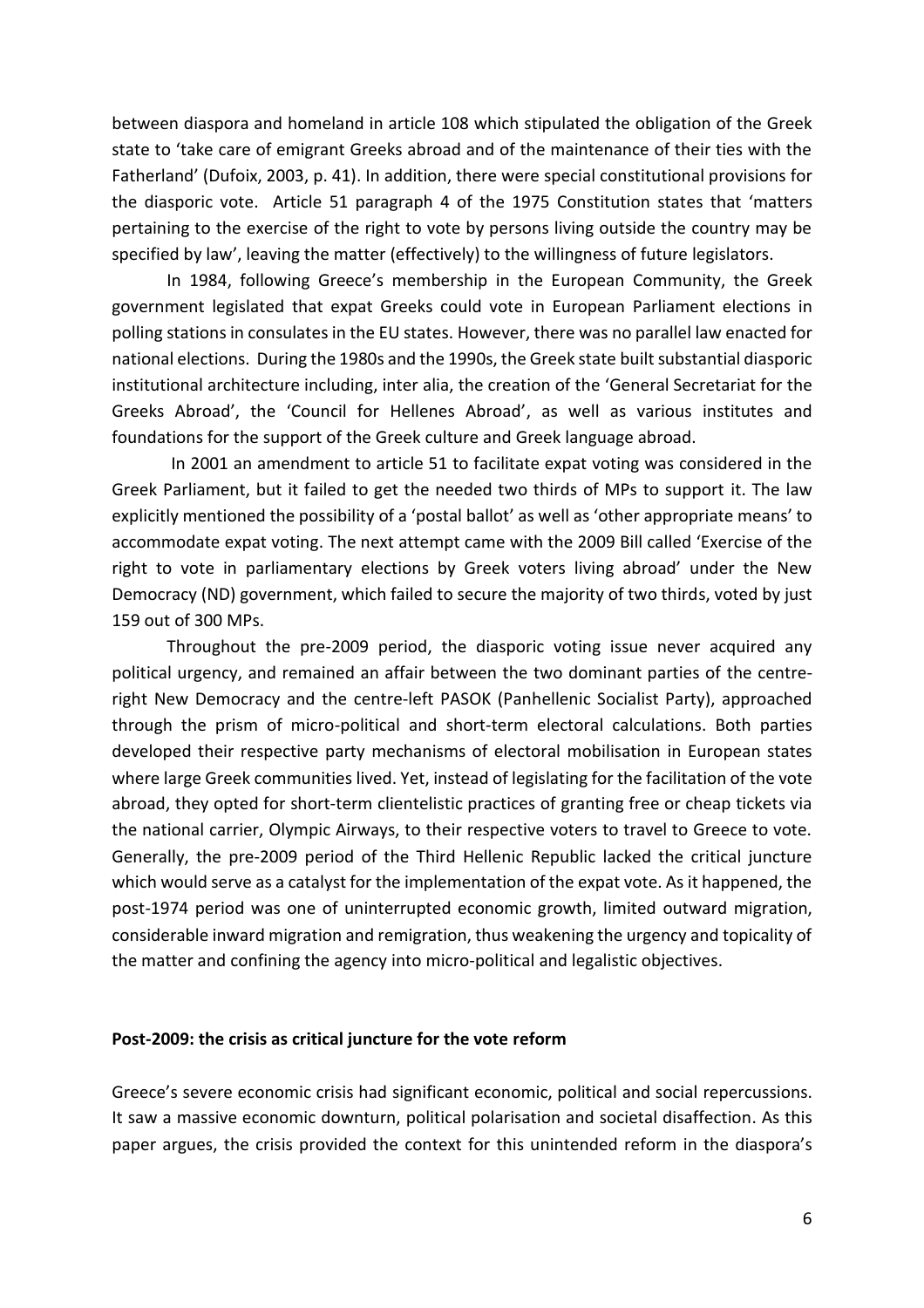electoral engagement in the national elections. This came about as a result of two significant developments: the rise of emigration and the party-political reconfiguration.

The dramatic rise in unemployment during the years of crisis led to mass emigration (see graph 1). This was the third large wave of migration in Greece's modern history.<sup>3</sup> Nearly half a million people left the country, some of whom were younger and educated, the so called 'brain-drainers', but with many more people from other professional and social backgrounds who left the country resulting in a substantial human and labour drain (Lazaretou, 2016; Peliccia, 2013; Pratsinakis & Labrianidis, 2017). This crisis-led migration led to a new first generation of diaspora Greeks, adding to the existing numbers of the existing diasporic populations. This new generation of Greek citizens abroad held strong connections with the Greek homeland forming a hybrid transnational 'electoral constituency', with a potential political voice that could not be ignored.





Source: Eurostat

The other major catalyst was the collapse of Greece's post-1974 traditional two-party ND/PASOK system, with the centre-right ND retaining one pole, but with PASOK losing out massively to the new left-wing party of SYRIZA. SYRIZA became the alternative pole, and included a number of smaller and ephemeral parties in parliament from the far right Golden Dawn and the nationalistic Independent Greeks (ANEL) to the liberal centre left To Potami. (All three parties saw their entry into Parliament during the years of crisis and then disappeared after the 2019 elections). The rise of a new two-party system was sealed with the two national elections of 2015 (February and September) when SYRIZA secured first place

<sup>&</sup>lt;sup>3</sup> The first wave of emigration was induced by the economic crisis of 1893 that followed the rapid fall in the price of currants - the major export product of the country – in the international markets. The second wave was after WWII, when more than one million Greeks migrated to Western Europe, the US, Canada, and Australia (Kasimis & Kassimi, 2004)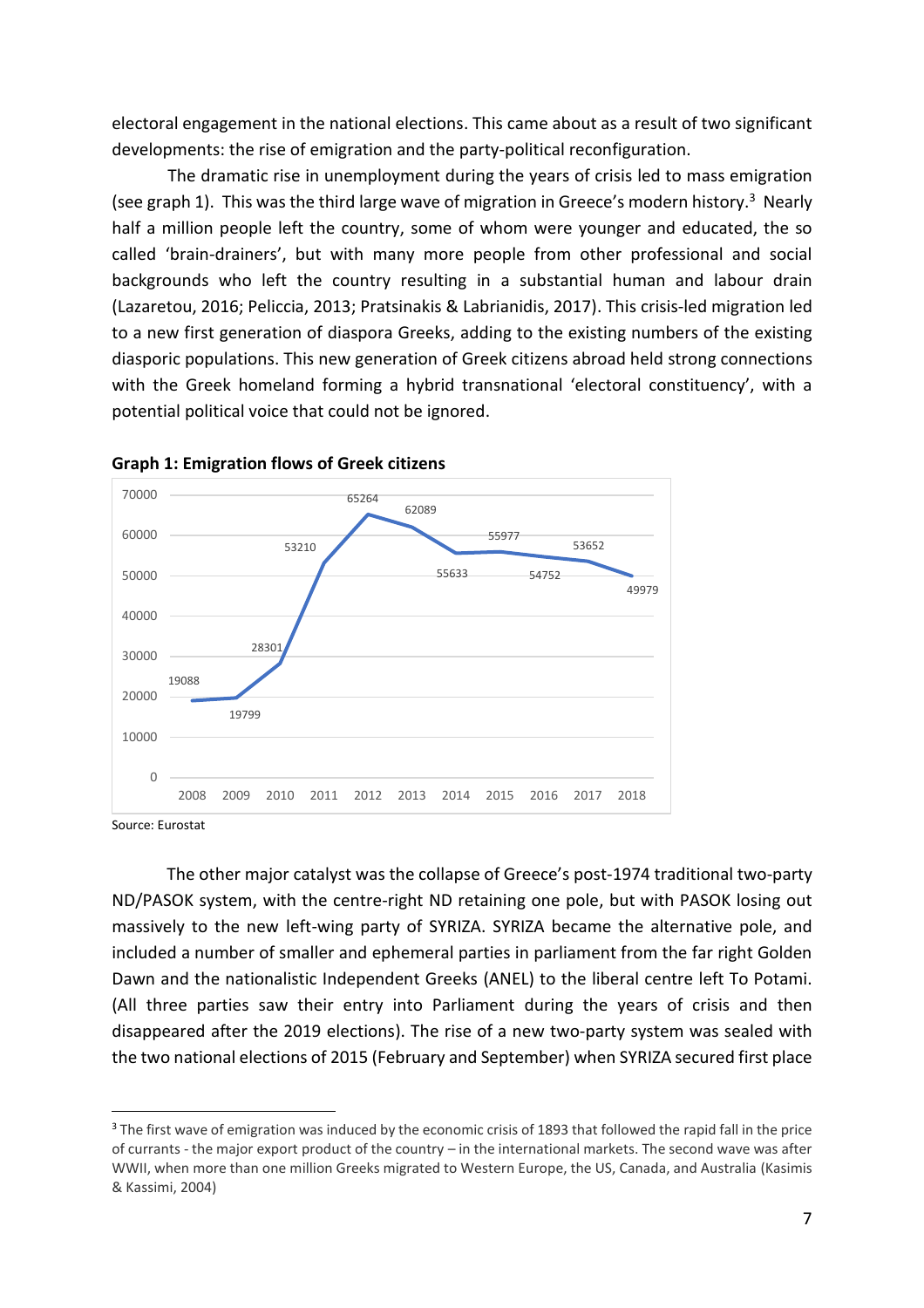with 36.3% and 35.5% respectively of the national vote, with ND second at 27.8% and 28.1%. In July 2019, ND came back to power with 39.7%, and that was the government which achieved the parliamentary vote of the expat voting bill during its first months in power.

 The tremendous decline of PASOK, in particular, was a game changer in the diasporic outreach strategies of political parties during the crisis years. PASOK had been born during the Greek dictatorship by exiled centre-left politicians in western host countries like Sweden, Canada or the United States. It had traditionally enjoyed the support of Greek workers (*gastarbeiters*) in Germany. PASOK became the principal advocate of engagement with diaspora, and it was during its years in government in the 1980s and 1990s that most of the diasporic institutions were created. The decline of PASOK during the crisis offered the chance for ND, as we shall show below, to dominate the diasporic political space and to become the main advocate of the diasporic vote. Moreover, by espousing a technocratic cum nationalistic outlook, especially after 2016 under the leadership of Kyriakos Mitsotakis, ND aimed at appealing to what the party considered to be the dominant profiles of the majority of the diasporans who would be potentially interested to vote abroad.

### *Political parties: from veto players to agents of change*

The role of political parties as the main potential beneficiaries or losers of the extended vote abroad is the crucial variable to understand such a decisive change. In this section, we will show how Greek political parties went from 'veto players' during the pre-crisis years to agents of change. According to Tsebelis (2002), a veto player is a political actor who has the ability to decline a choice being made and can stop a change from the status quo. For more than three decades the two main political parties in Greece claimed to support empowering diasporic voters, but in practice they repeatedly blocked legislation allowing easier expat voting. The uncontrollable and unpredictable nature of the expat vote was the main deterrent, as that constituency had the potential to be a deciding bloc in times of marginal elections. As with many other much needed reforms in Greece, this was a case of a gap between promise and performance, which bedevilled the modernisation of the Greek state (Alison & Nicolaidis, 1996).

In our analysis of the Parliamentary Hansards during the crisis period, we noticed that the voting rights of Greeks abroad became one of the most persistent discussions in the diaspora related debates, compared with other diasporic issues, such as cultural ties, Greek language and education abroad, or economic support from wealthy diaspora. Our analysis detected no major party divisions, with most of them flattering the diaspora and acknowledging the positive role that they can play vis-a-vis the difficult economic position of the country or fixing the negative image abroad. In the timeframe of our research (2009-19), we also noticed that the diasporic vote was discussed in Parliament not only in conjunction with other diaspora matters, but often in connection with the voting rights of legal migrants in Greece. Also, in the context of the wider electoral law, and more frequently as a proposal or question originating from ND party, which gradually became the most consistent supporter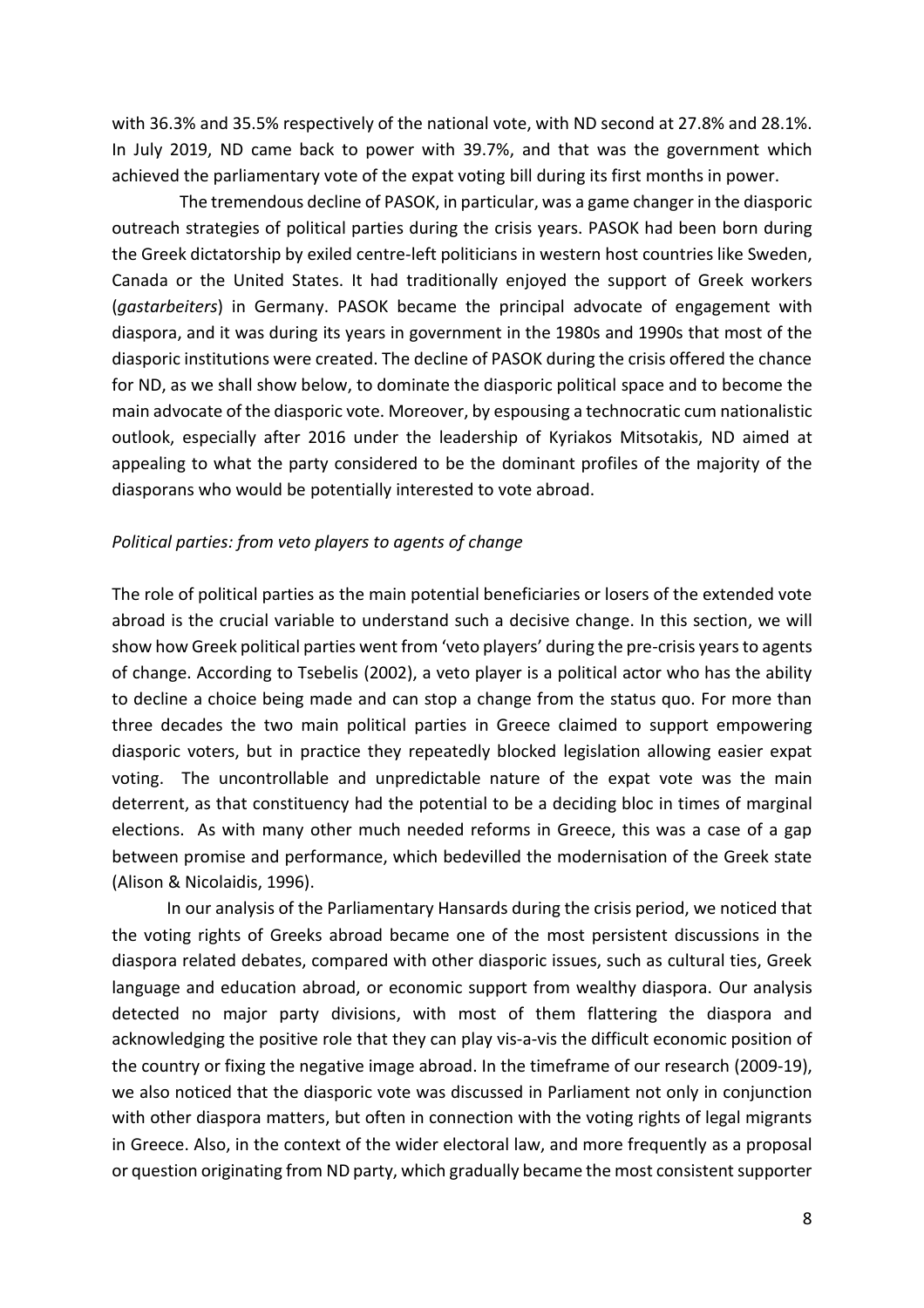in favour of the vote abroad. So, while the expat vote was not the first priority during the first years of the crisis, it became more prominent after 2016 when the impact of emigration became more tangible.

The ND government's 2009 attempt to pass the bill on the facilitation of the diasporic vote failed to achieve a majority. That provided the backdrop for the ND's criticism of the PASOK government for not supporting the 2009 Bill, and helped the ND build an image of a pro-diasporic party (tovima.gr 3/2/2011). According to the 2013 Committee report, SYRIZA had to take a position on the issue stating that they were in favour of the fair and free vote for Greeks abroad. They also proposed the creation of a separate electoral region for Greeks diasporans, from which a number of between 6 to 10 MPs would be elected during national elections. Being a newcomer in diasporic politics with the prospect of becoming a major party in Greek politics, SYRIZA did not possess the historical connections, or the know-how and the mechanisms to appeal to the diasporic vote. It was thus much more inclined to strike a balance between positive rhetoric and cautious practice.

In 2014, the diasporic vote was again a subject of tense discussion, in the context of a bill relating to European Parliament elections (13<sup>th</sup> term of Parliamentary Republic, Session C 26/2/2014). The bill in question incorporated, in effect, provisions for the exclusion of legal immigrants in Greece and repatriated Greeks from voting rights or to stand as a candidate in local elections based on the 460/2013 decision of the Council of State. <sup>4</sup> The parties of the opposition fulminated against this legislation. For example, the nationalist ANEL argued that the particular legislation lumped foreigners and the diasporans ('of Greek blood) together, asking the government to grant full voting rights to diasporans through facilitation of their naturalisation. 5 In December 2015, with SYRIZA in power, the Special Permanent Committee of Greeks abroad (2015) published a roadmap, setting out 'a frame of priorities' which included, among others, the expat vote. $6\overline{6}$ 

From then on, both party leaders of SYRIZA and ND, Alexis Tsipras and Kyriakos Mitsotakis respectively, competed for the affection of the diaspora with interviews in diasporic newspapers, like the National Herald. Tsipras, in his pre-electoral campaign just before his party won the elections for the first time, claimed that 'it is inconceivable that Greek citizens are the only EU citizens who are in effect deprived from the inalienable right to vote' which was what he called 'a longstanding governmental neglect' (thenationalherald.com, 16/1/2015). Mitsotakis, a few months after becoming ND party leader, announced in the same newspaper (9/4/2016) that the bill for the voting rights of the Greeks abroad would go through with the ND in power, signalling the ND's commitment if reelected. In that same year, ND opposition submitted a law proposal concerning the expat vote, igniting parliamentary discussion on the subject. This proposal was discussed in

<sup>4</sup> The Council of State considered that Law 3838/2010 ('*Current provisions for Greek citizenship and political participation of repatriated Greeks and lawfully resident immigrants and other adjustments'*) to be incompatible with the Greek Constitution.

 $5$  13<sup>th</sup> term of Parliamentary Republic, Session C 26/2/2014.

<sup>6</sup> Roadmap of actions, SPCGA, December 2015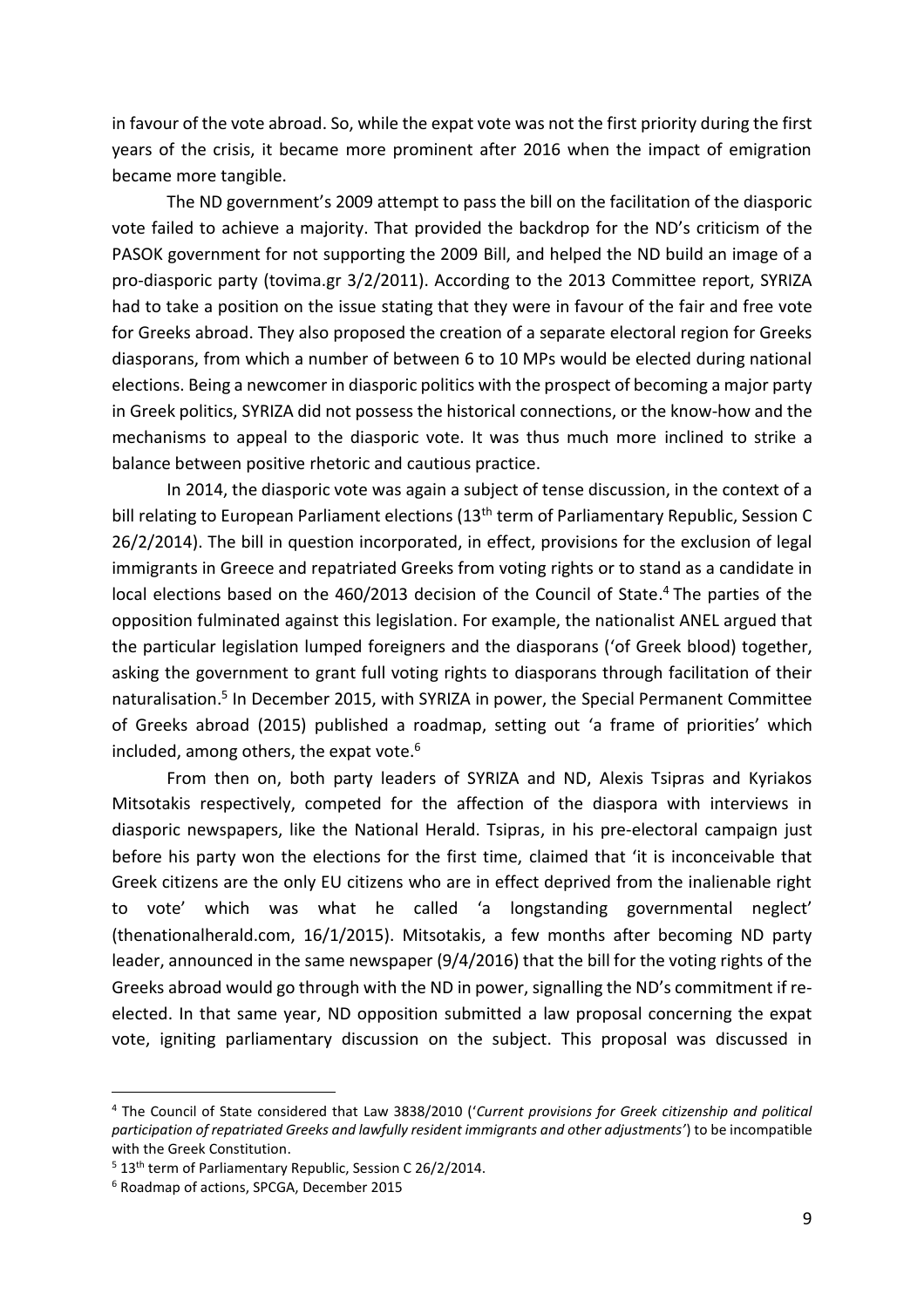conjunction with the reform of the voting system, the latter being a top priority for SYRIZA. By then a major distinction was developing: New Democracy reacting to change in the electoral system towards more proportional representation, yet supporting an inclusionary system of diasporic vote, and SYRIZA espousing wider electoral reform towards more proportional representation, but more restrictive on the issue of the expat vote. Ever cautious, SYRIZA argued that the expat vote required a reliable census of the Greek citizens abroad (17th term of parliamentary Republic, Session A 19/6/2016).<sup>7</sup> For its part, PASOK, a shadow of its former self with 4.7% of the vote and 13 seats in Parliament, argued that the ND, in essence, brought back its 2009 law on the basis of its 'usual vote extraction' mentality and suggested the election of diaspora MPs on specially designated diaspora constituencies (naftemporiki.gr, 2016).

Responding to SYRIZA and PASOK, Mitsotakis reiterated his promise that when in government he would materialise the expat vote (tanea.gr 31/12/2016) and asked the government of SYRIZA to support the ND draft bill (tovima.gr 23/10/2017). 8 In general, ND was assumed to hold a close affinity with influential sectors of the Greek diaspora (conservative values, nationalist foreign policy and closer connections with Church), and in addition Mitsotakis, himself, sought to establish a special links with the recent wave of braindrainers by appealing to their technocratic profile.

From that point on, we observed increased coverage in Greek newspapers on the expat vote issue. Gradually but steadily, the diasporic vote became not just a prominent parliamentary issue but a public one as well which invited wider dialogue on the issue beyond the confines of the party system and the constitutionalists, raising public awareness on the matter. <sup>9</sup> Responding to this momentum, the government of SYRIZA set up a Special Committee of Experts in October 2018 to deliberate on the matter, a turning point, in terms of committing the more reluctant party of SYRIZA to engage with the issue. A possible factor that led to this move was the reform of the electoral law of the EU whereby the government had to ratify the Council decision 2018/994 of 13 July 2018.<sup>10</sup> During its deliberations, the Special Committee, chaired by the General Secretary of the Ministry of the Interior and a group of experts and scholars, had to address three main questions: Who among Greeks abroad should be allowed and facilitated to vote abroad?; Whom - which list of MPs would they vote for?; How would they be facilitated? Among the most contentious points in the committee's deliberations was whether the vote of diaspora Greeks should be counted in the final election result, on the grounds that doing so would give the diaspora disproportionate power over the outcome. The committee proposed that all those who had Greek citizenship and were registered to vote had the right to vote abroad, regardless of how many years they

<sup>7</sup> MP Ioannis Giolas

<sup>8</sup> Kyriakos Mitsotakis submitted a draft bill in April 2016, and then resubmitted in 2017, and in 2018.

<sup>9</sup> Examples of diasporic Greek online media covering the issue with regular reporting include greekreporter.com, newgreektv.com, neoskosmos.com, greekcitytimes.com, thenationalherald.com, tornosnews.gr.

 $10$  The Council decision amended the Act concerning the election of the members of the European Parliament by direct universal suffrage, annexed to Council Decision 76/787/ECSC, EEC, Euratom of 20 September 1976 (Council Decision (EU, Euratom) 2018/994, 2018).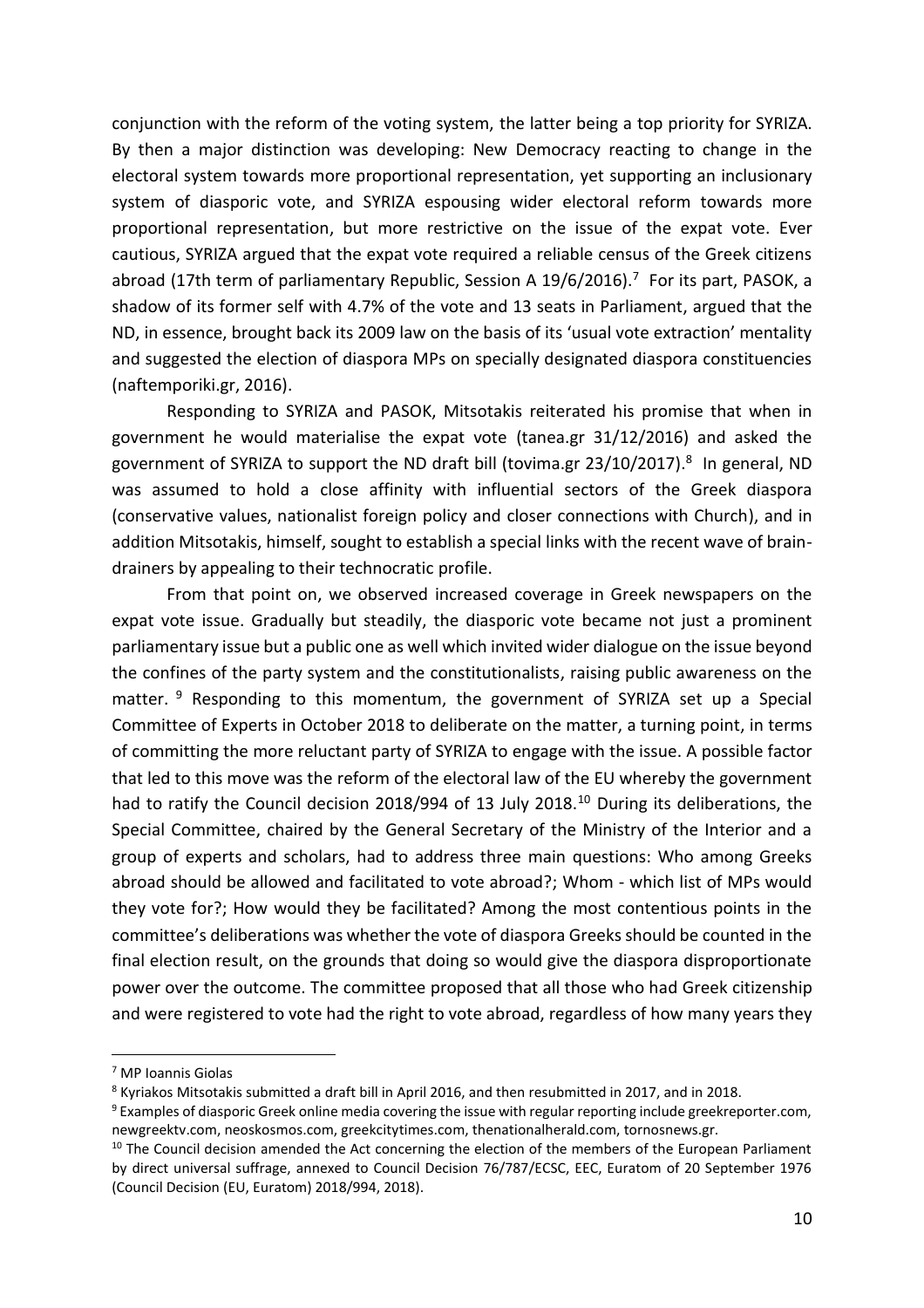had been absent from Greece. They also proposed physical voting at the consulates or special constituencies set up for this purpose, and for state ballots of the parties. While the report made concrete suggestions on the matter, these did not result in a bill to be voted in parliament. SYRIZA's skittishness around the upcoming national and European elections in May 2019 and its declining popularity at the time meant that it did not want to risk an external vote that would favour the opponent.

Once in power, ND brought the issue back to Parliament, adopting a maximalist inclusionary approach, i.e. all Greek nationals who were registered in the electoral listsshould be allowed to vote abroad without any restrictions and should be counted in the overall electoral result. Despite the fact that SYRIZA disagreed with the new bill on a number of points (the number of Greeks who could claim citizenship; reaction to the postal vote; extraterritorial MPs and outcome not included in the overall result), in the end, voted for the bill, negotiating on points which they feared would detract votes from SYRIZA and KKE. SYRIZA arguably ended up supporting the bill because of the increasing pressure that was building between the government and the other two opposition parties - KINAL (PASOK's descendant) and the newcomer nationalist party, The Greek Solution. Fearing the prospect of being branded anti-diaspora, SYRIZA joined the wider accord (Kathimerini.gr 19/10/2019). At the same time, ND retreated from its initial maximalist positions in order to find a common ground and push the bill through. Effectively, in December 2019, the Greek Parliament voted in favour of a bill that facilitated the voting rights of the Greek diaspora. Out of a total of 296 parliamentarians present, 288 voted in favour, 1 abstained, and 7 voted against the bill.

The final bill was a compromise between the different party positions, primarily between those of ND and SYRIZA. Greeks abroad, or at least a portion of them, would be allowed to vote from their country of residence, but under strict conditions: to have lived for a total of two years in Greece during the past 35 years; to have submitted a tax return to the Greek authorities during the election year or the one preceding; to be able to vote only for candidates who are the party's chosen 'state deputies' and not the parliamentarians that represent a particular regional constituency. The law also required them to select areas where polling stations would be set up and could only vote if there were 40 voters eligible to cast their ballots in their districts. With this bill, the principle of the diasporic vote was finally adopted, but the actual practice entailed major restrictions.

### *The international norm: Greece as an outlier*

The international normative environment and the increasing global significance of diasporic voting also impacted the Greek bill. From the mid-2000s, Greece was in the minority of countries that did not facilitate the expat vote abroad. Research in 2007 showed that external voting had been sanctioned by 115 countries and territories in the world. Of those countries, some two-thirds allowed all their citizens to vote from abroad, and one third partially restricted the right to an external vote (IDEA; The Federal Electoral Institute of Mexico, 2007).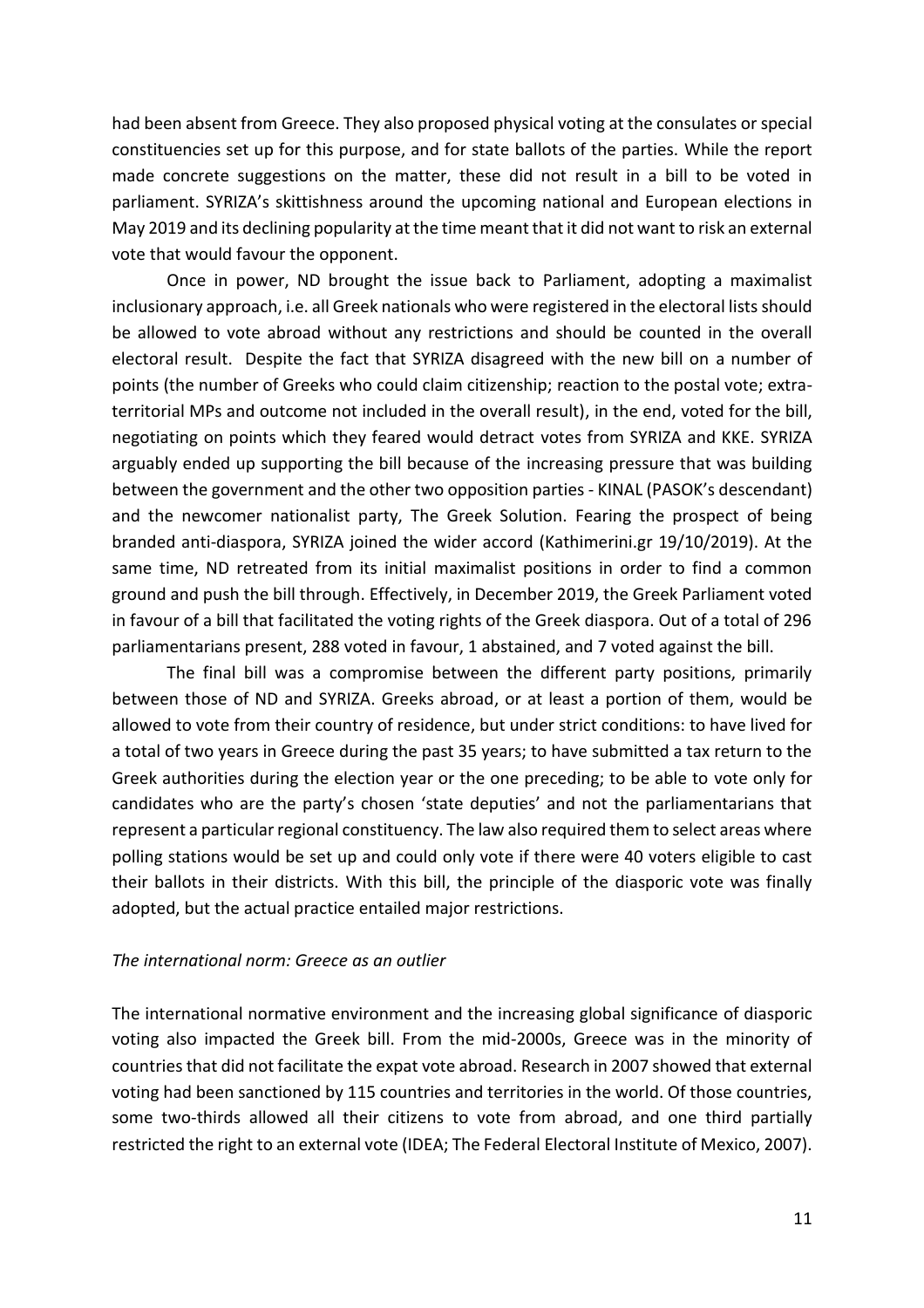In the European environment, Greek exceptionalism was even more visible on par with Ireland, another country with a big diaspora but without vote abroad.

The case of Sitaropoulos and Giakoumopoulos v. Greece at the ECHR proved a defining moment, constituting a milestone in the transnationalisation of the issue. This case concerned two Greek nationals living in France and who were denied the vote in their place of residence in the 2007 Greek national elections. The Greek Ambassador was forced to decline their request to vote at the Embassy in Paris because of the lack of any relevant domestic legislation to permit this. Subsequently, the two applicants argued before the ECHR that because they were not allowed to vote in their place of residence, their right to vote was adversely affected (Case of Sitaropoulos and Giakoumopoulos v.Greece 2012).

In March 15, 2012, the Grand Chamber of the ECHR, in its judgment on the case, held that there was no violation by Greece of article 3, on the right to free elections, pertaining to the applicants' right to vote from abroad (Press Release, ECtHR, 107/2012). Despite the fact that the applicants lost, this case was important for the progress on the subject matter, as it constituted a very important legal precedent and brought media attention to the issue. $^{11}$  Also, the ECHR in its judgement surfaced important considerations: firstly, the presumption that non-resident citizens are less directly or less continually concerned with their country's dayto-day problems and have less knowledge of them; secondly, the fact that non-resident citizens have less influence on the selection of candidates or on the formulation of their electoral programmes; thirdly, the close connection between the right to vote in parliamentary elections and the fact of being directly affected by the acts of the political bodies so elected; and, fourthly, the legitimate concern the legislature may have to limit the influence of citizens living abroad in elections on issues which, while admittedly fundamental, primarily affect persons living in the country (Case of Sitaropoulos and Giakoumopoulos vs. Greece 2012). The ECHR's ruling conferred gravity to the matter, however it was not definitively authoritative, as it couldn't dictate how national authorities would address the constitutional provision of Article 51 §  $4^{12}$  ,and furthermore, the Court faced fierce criticism for interfering with the sovereignty of the member states (Poula, 2019).

<sup>&</sup>lt;sup>11</sup> We cite some titles (translated from Greek) from online media that focused on the issue: 'The right to vote has been violated for 30 years' (enet.gr, 10/7/2010); 'Trial against Greece because expatriates don't vote in their residence' (newsit.gr, 8/3/12); 'The decision of the ECHR for the vote of the expatriates is acquittal' (zougla.gr, 15/3/12); 'It is legal for expatriates not to vote in the place of their residence' (rodiaki.gr, 15/3/12); 'ECHR: No violation in the case of the expatriates (Kathimerini 15/3/12); 'The inability of Greek expatriates to vote in their place of residence does not constitute a violation of right (iefimerida.gr, 15/3/2012); 'ECHR: Greek inaction for the vote of residents abroad' (tvxs.gr, 9/7/2010);

<sup>&</sup>lt;sup>12</sup> 'Matters pertaining to the exercise of the right to vote by persons living outside the Country may be specified by statute, adopted by a majority of two thirds of the total number of Members of Parliament. Concerning such persons, the principle of simultaneously holding elections does not impede the exercise of their right to vote by postal vote or by other appropriate means, provided that the counting of votes and the announcement of the results is carried out when this is also carried out across the Country' (The Constitution of Greece, as revised by the parliamentary resolution of May 27th 2008 of the VIIIth Revisionary Parliament and before its latest amendment in 25<sup>th</sup> November 2019) (Hellenic Parliament, 2008).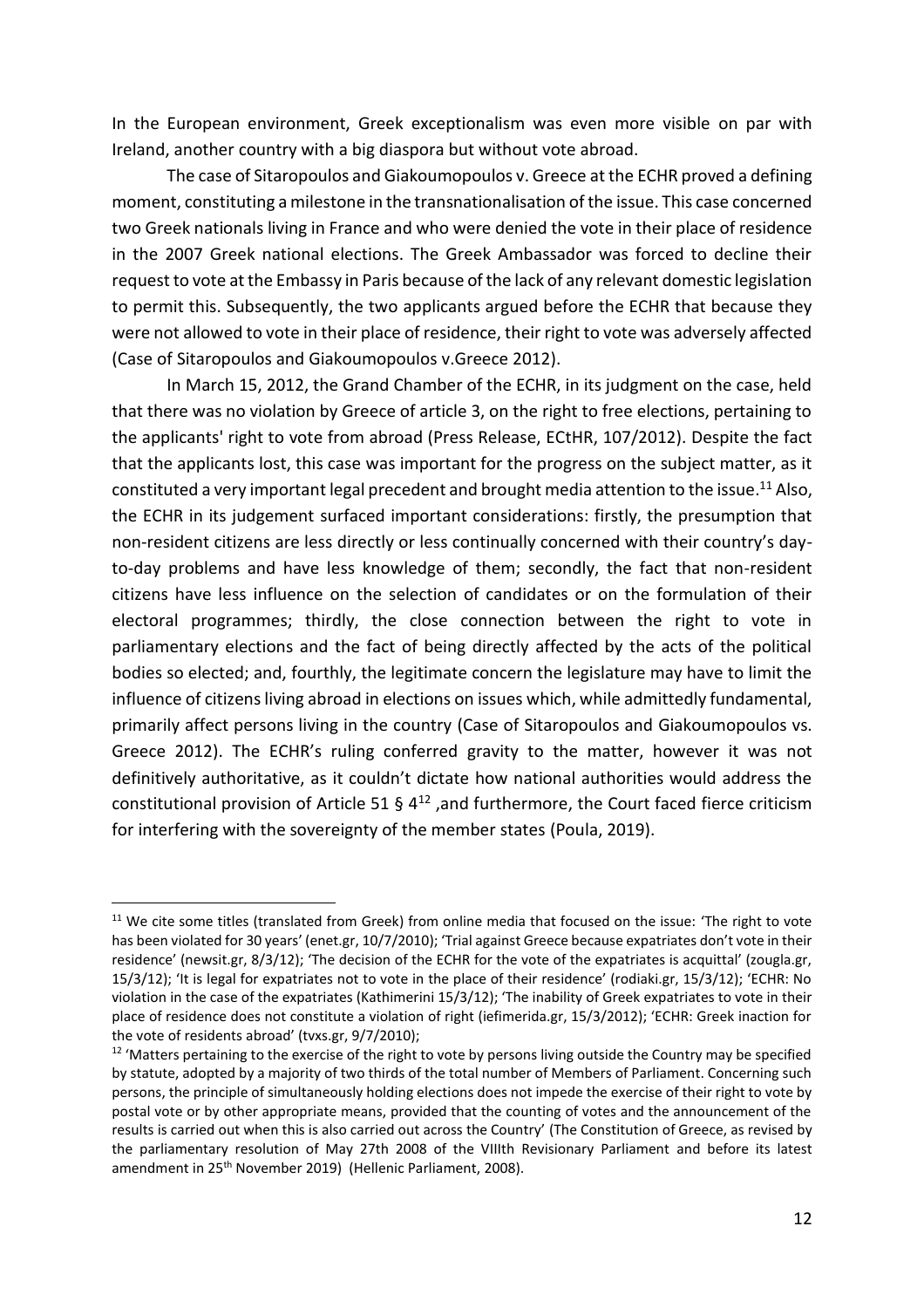Τhe 2018/994 EU Council decision constituted another important milestone in transnational pressure on lawmakers, in view of the upcoming 2019 European and national elections. The government had to ratify this decision and among other provisions, the Council encouraged EU Member States to motivate their citizens residing in third non-EU countries to vote in EP elections. Additionally, the European Elections in 2019 exposed a significant legal inconsistency in allowing expats to vote in some elections but not others, adding more pressure to the Greek Parliament to act.

### **Conclusion**

This working paper's analysis focused on answering the question 'how did Greek political parties come to vote on an issue that they had long prevaricated on'? By focusing on the way political parties as principal actors operated in this process, it considered the impact of the crisis context and the secondary role of contemporary international developments. Utilising process tracing and the interpretations of some indicative discourses, it focused on the motives, interests and political calculations of the Greek political parties vis-a-vis diaspora voters and their right to be able to vote abroad.

The 2019 constitutional change was an important element for the redefinition of the homeland-diaspora relationship. However, the implementation entailed risks and it remains to be seen how successful this change will be for the diaspora's political engagement. Having said that, success is a contested term and depends on various factors: on the procedural and administrative implementation of the law and whether the voters abroad are actually accommodated to vote; on the number of registrations and those who will actually vote; on the quality of the electoral debate and whether this becomes more transnationalised or whether it reflects the domestic, often tense, polarisations; or on whether it leads to more substantive diasporic engagement with Greece's internal affairs with further ramifications in other areas as well. From a political parties' perspectives, the success is in the electoral competition and the support they get from the voters who live abroad.

All of the above are still 'unknown knowns' which only time will clarify. Yet, with the limited benefit of hindsight, there are already some 'known knowns'. First, that the restrictions imposed in the law allow, according to current estimates, a very small number of potential voters - between 200,000 and 300,000 eligible expat voters in a Greek diaspora population that is estimated between 4 and 7 million (comprising first through fourth generations). Second, the number of registrations in the first year after the law was passed was around 30,000 only, although this was still very early stages. And last, but not least, the issue of the diasporic vote did not go away with the 2019 vote. It came back a year and half later once again when the lifting of restrictions became a revisited issue and allowed for party competition and emotive rhetoric. New Democracy prepared a new bill removing the restrictions which was debated in Parliament but was withdrawn from the vote seeing that it would fail the legislative threshold. This demonstrates that the diasporic vote, even with all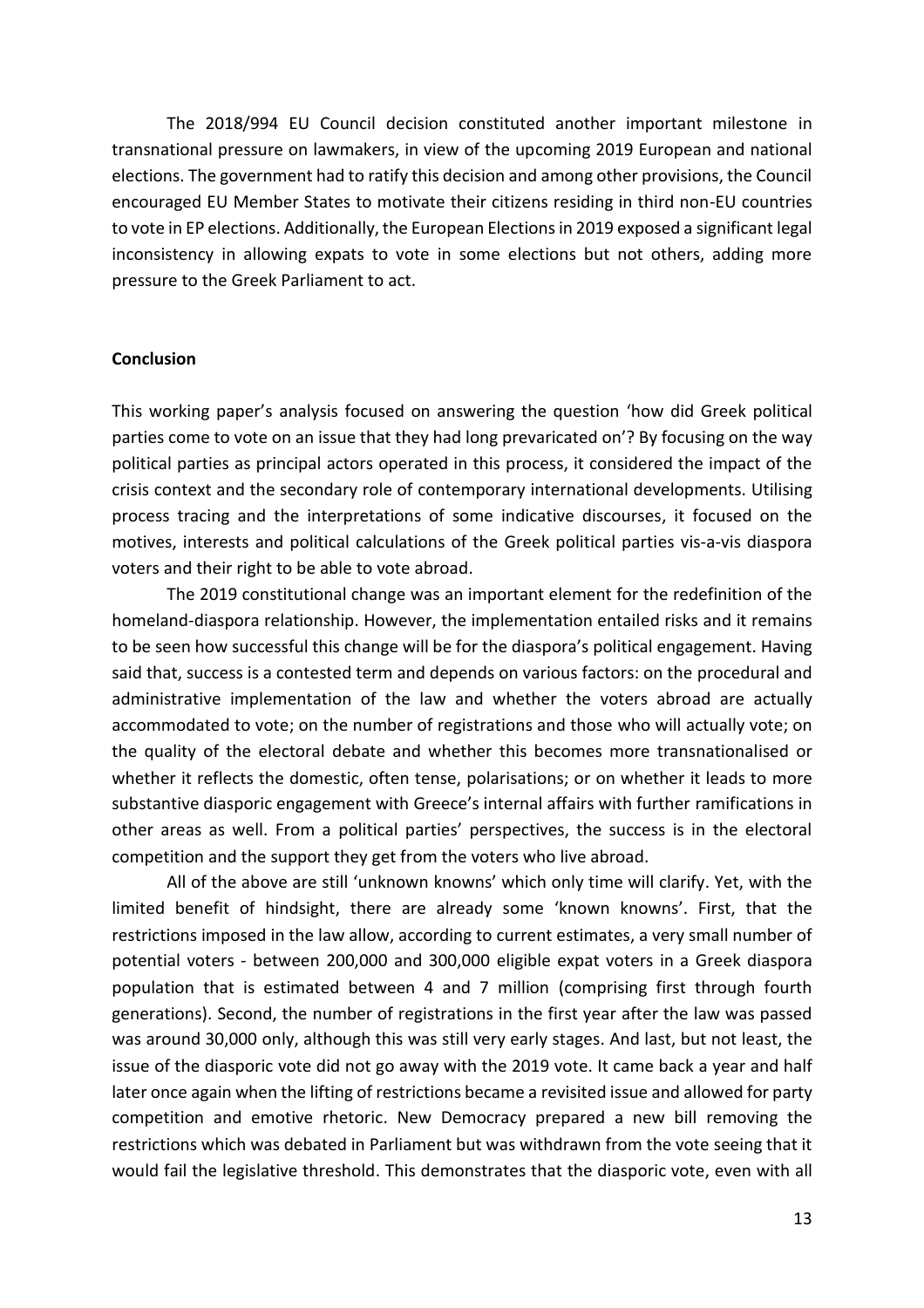the restrictions in place and its expected low voter eligibility, has the potential to be a major point of contention during election times and should be carefully observed.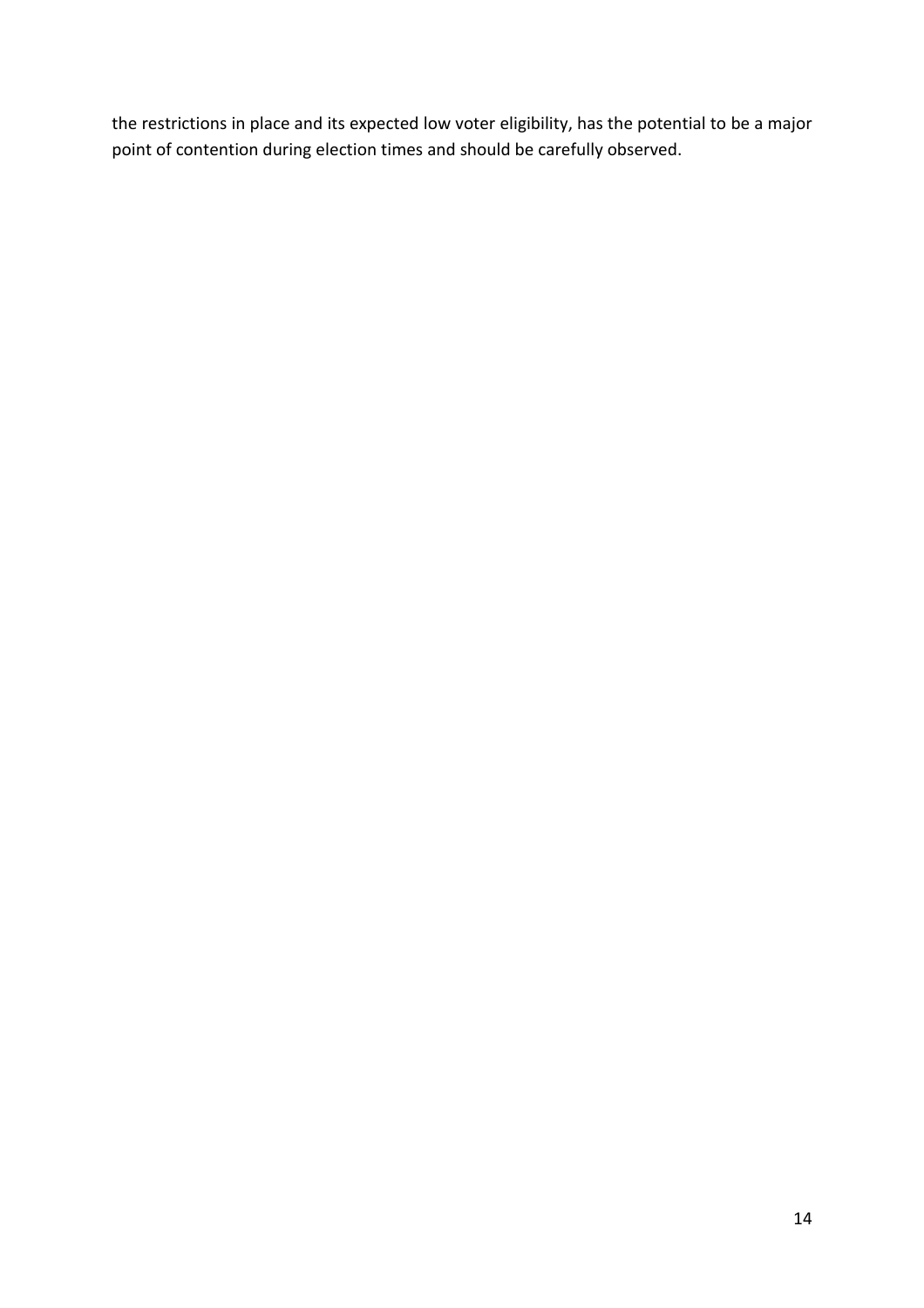# **References**

- Adamson, F. (2005). Globalization, Transnational Political Mobilisation and Networks of Violence. *Cambridge Review of International Affairs, 18*(1), 31-49.
- Alison, G., & Nicolaidis, K. (1996). *The Greek Paradox: Promise vs. Performance.* Cambridge, MA: MIT Press.
- Alivizatos, N. (2019, September 6). *Diaspora vote: Let's not waste another chance*. Retrieved July 5, 2020, from https://www.ekathimerini.com/244218/opinion/ekathimerini/comment/diasporavote-lets-not-waste-another-chance
- Arrighi, J.-T., & Lafleur, J.-M. (2017). Where and why can expatriates vote in regional elections? A comparative analysis of regional electoral practices in Europe and North America. *Journal of Ethnic and Migration Studies*, 517-538.
- Capoccia, G. (2015). Critical Junctures and institutional change . In J. Mahoney, & K. Thelen (Eds), *Comparative Historical Analysis* (pp. 147-179). Cambridge: Cambridge University Press.
- Capoccia, G., & Kelemen, D. R. (2007, April). The Study of Critical Junctures: Theory, Narrative, and Counterfactuals in Historical Institutionalism. *World Politics*(59), 341- 69.
- Case of Sitaropoulos and Giakoumopoulos vs. Greece, Application no. 42202/07 (European Court of Human RIghts March 15, 2012).
- Collyer, M. (2013). *Emigration Nations: Policies and Ideologies of Emigrant Engagement.* Basingstoke: Palgrave Macmillan .
- Delano, A., & Gamlen, A. (2014). Comparing and theorizing state diaspora relations. *Political Geography, 41*, 43-53.
- Dufoix, S. (2003). *Diasporas.* Berkeley and Los Angeles, California: University of California Press.
- European Court of Human Rights. (2012, March 15). *The inability of Greeks living abroad to vote in parliamentary elections from their place of residence did not breach their human rights.* Strasbourg: European Court of Human Rights.

Frangos, M. (2019). Failed institution: The World Council of Hellenes Abroad (SAE) since 2008. Oxford: SEESOX. Retrieved from http://seesoxdiaspora.org/publications/working-papers-series/failed-institutiontheworld-council-of-hellenes-abroad-(sae)-since-2008

- Gamlen, A. (2019). *Human Geopolitics: States, Emigrants, and the Rise of Diaspora Institutions.* Oxford: Oxford University Press.
- Hellenic Parliament Special Permanent Committee on Greeks Abroad. (2018, 11 21). *17th term of Parliamentary Republic, Seesion D.* Athens: Hellenic Parliament.
- Hellenic Parliament. (16/11/2011). *13 term of Parliamentary Republic, Synod C, Session L.* Athens.
- Hellenic Parliament. (19/6/2016). 17th term of parliamentary Republic, Session A. Athens.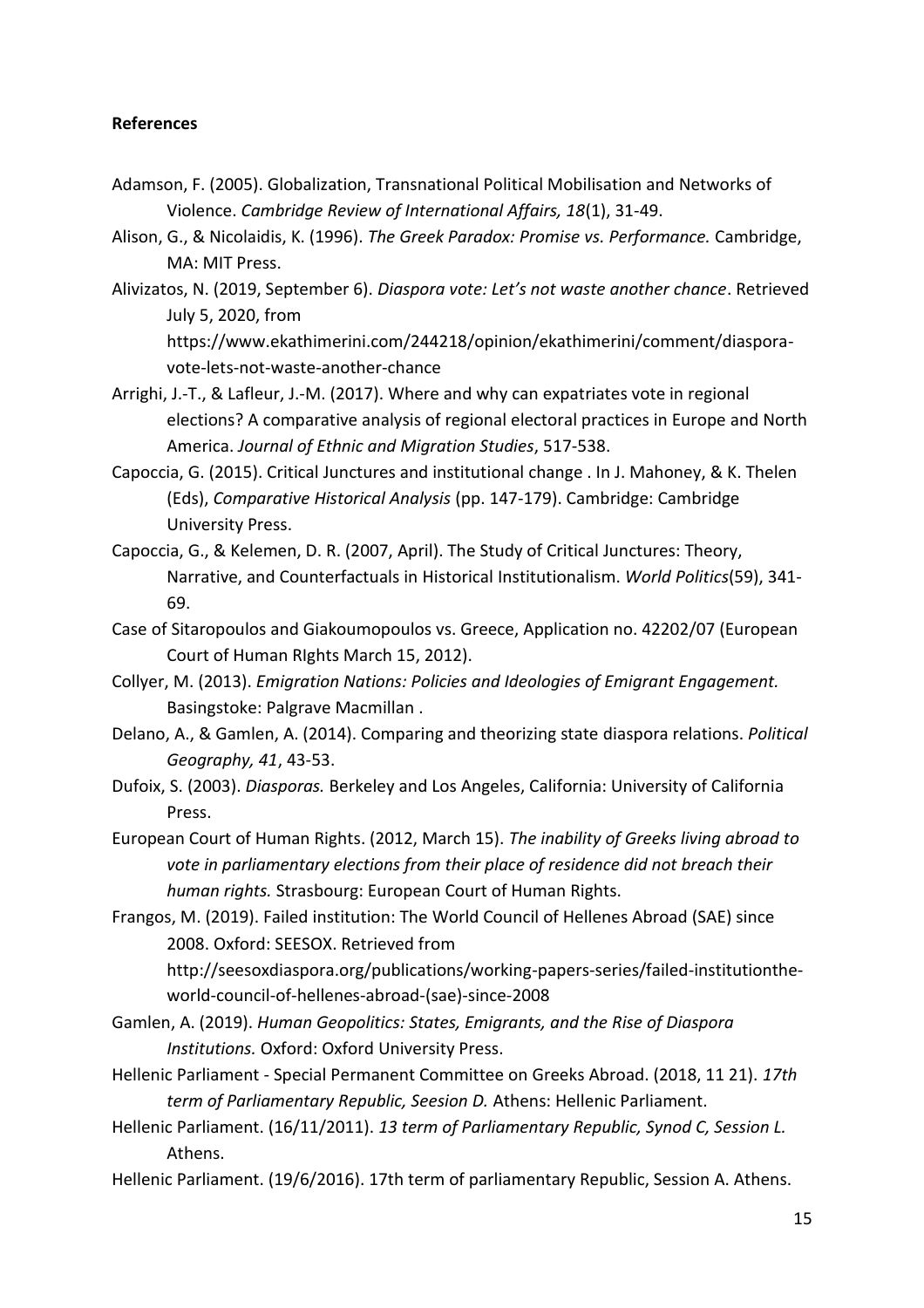Hellenic Parliament. (2008, May 27). *The Constitution of Greece.* Retrieved 7 17, 2020, from hellenicparliament.gr: https://www.hellenicparliament.gr/UserFiles/f3c70a23-7696- 49db-9148-f24dce6a27c8/001-156%20aggliko.pdf

Hellenic Parliament. (26/2/2014). 13th term of Parliamentary Republic, Session C. Athens.

Hellenicnews.com. (2016, 5 8). *New Democracy's Law Proposal for the Postal Vote of Greeks Abroad: A Chance (Under Certain Conditions) for a True Policy Concerning the Greek Diaspora.* Retrieved 7 22, 2020, from Hellenic News of America: https://hellenicnews.com/new-democracys-law-proposal-postal-vote-greeksabroad-chance-certain-conditions-true-policy-concerning-greek-diaspora/

Hutcheson, D. S., & Arrighi, J. (2015). Keeping Pandora's (Ballot) Box Half-shut": A Comparative Inquiry into the Institutional Limits of External Voting in EU Member States. *Democratization , 22*(5), 884–905.

International Institute for Democracy and Electoral Assistance (IDEA); The Federal Electoral Institute of Mexico . (2007). *Voting from Abroad .* Handbook, Stockholm.

- Kaldor, M. (2001). *New and Old Wars: Organized Violence in a Global Era.* Stanford, CA: Stanford University Press.
- Kasimis, C., & Kassimi, C. (2004, June 1). Greece: A History of Migration. Migration Policy Institute . Retrieved from https://www.migrationpolicy.org/article/greece-historymigration
- Kathimerini.gr. (2009, 2 11). *Diaspora's vote is divisive (Dora Antoniou)* . Retrieved 5 2, 2018, from https://www.kathimerini.gr/349096/article/epikairothta/politikh/dixazei-hyhfos-twn-apodhmwn
- Kathimerini.gr. (2019, 10 19). *SYRIZA's doubling back on the expatriates*. Retrieved 7 18, 2020, from

https://www.kathimerini.gr/1047797/article/epikairothta/politikh/anadiplwshsyriza-me-apodhmoys

- Koinova, M. (2009). Diasporas and democratization in the post-communist world. *Communist and Post-Communist Studies, 42*(1), 41-64.
- Koinova, M. (2017). Critical junctures and transformative events in diaspora mobilisation for Kosovo and Palestinian statehood. *Journal of Ethnic and Migration Studies*, 1-18.
- Lafleur, J.-M. (2011). Why do states enfranchise citizens abroad? Comparative insights from Mexico, Italy and Belgium. *Global Networks, 11*(4), 481–501.
- Lapshyna, I., & Duvell, F. (2015, July 15). The EuroMaidan Protests, Corruption, and War in Ukraine: Migration Trends and Ambitions. Migration Policy Institute. Retrieved from https://www.migrationpolicy.org/article/euromaidan-protests-corruption-and-warukraine-migration-trends-and-ambitions
- Lazaretou, S. (2016). *Φυγή Ανθρώπινου Κεφαλαίου: Η σύγχρονη τάση της μετανάοστευσης των Ελλήνων στα χρόνια της κρίσης [Human Capital Flight: The new migration tension of Greeks in the years of crisis.* Athens: Τράπεζα της Ελλάδος [Bank of Greece].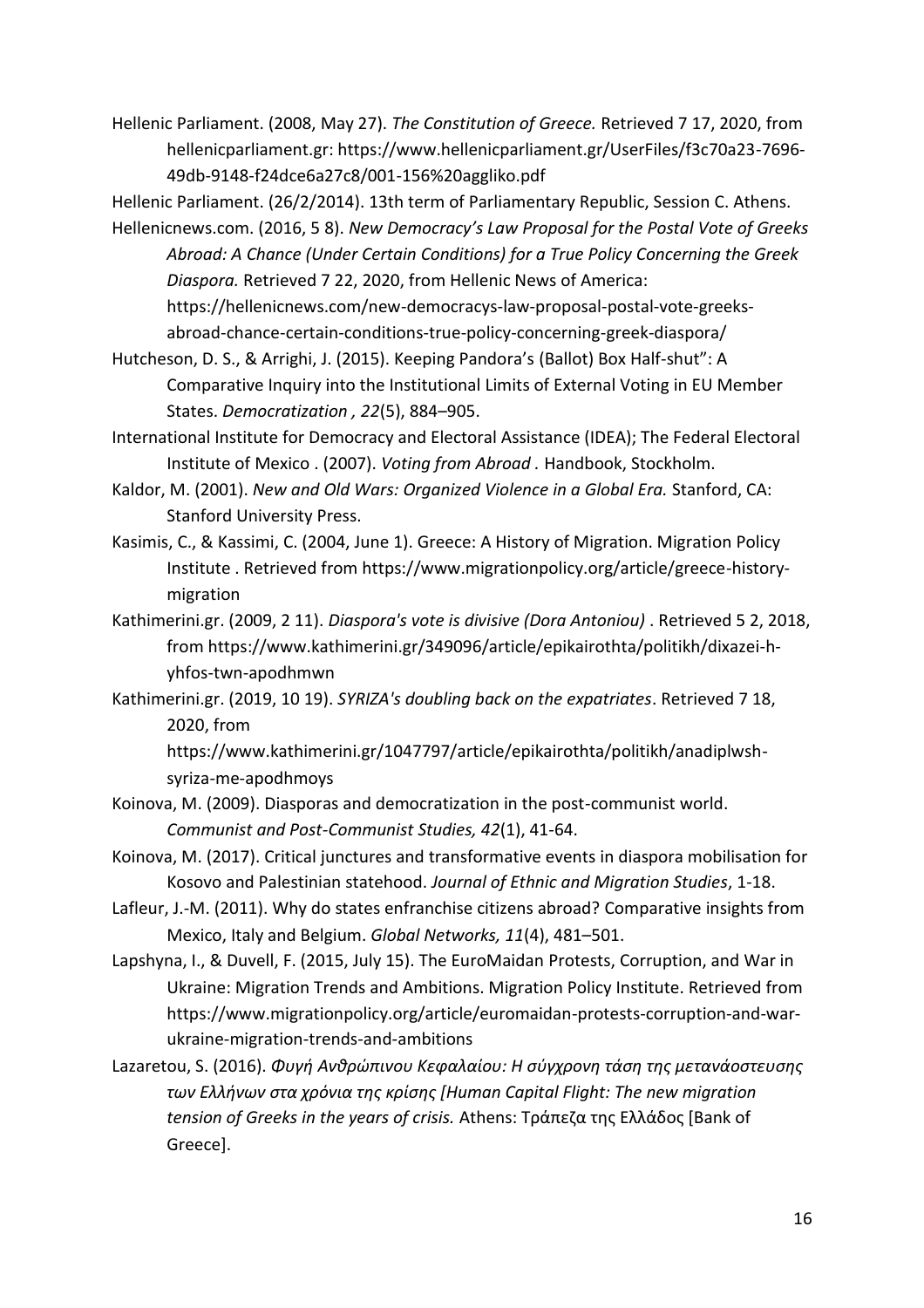Naftemporiki.gr. (2016, 4 8). *PASOK: ND treats the Hellenism of Diaspora disrespectfully .* Retrieved 7 22, 2020, from naftemporiki.gr: https://m.naftemporiki.gr/story/1091765

National Herald. (2019, 5 26). *The expatriates have their eyes fixed on the polls* . Retrieved 7 18, 2020, from

https://www.ekirikas.com/archive\_euroelections2019/arthro/oi\_omogeneis\_exoun\_ to blemma tous strammeno stis ellinikes kalpes-55572/

- Østergaard-Nielsen, E. (2003). The democratic deficit of diaspora politics: Turkish Cypriots in Britain and the Cyprus issue. *Journal of Ethnic and Migration Studies, 29*(4), 683–700.
- Paarlberg, M. A. (2017). Competing for the diaspora's influence at home. *Journal of Ethnic and Migration Studies*.
- Peliccia, A. (2013). *Greece: education and brain drain in times of crisis.* Istituto di Ricerche sulla Popolazione e le Politiche Sociali - CNR.
- Poula, V. (2019, November). *The Greek diasporic vote: a constitutional duty or a political option?* Retrieved July 17, 2020, from http://seesoxdiaspora.org/publications/briefs/the-greek-diasporic-vote-aconstitutional-duty-or-a-political-option
- Pratsinakis, M., & Labrianidis, L. (2017 ). Crisis brain drain: short-term pain/long-term gain? In D. Tziovas (ed.), *Greece in Crisis: The Cultural Politics of Austerity.* London: I.B. Tauris.
- Special Permanent Committee on Greeks abroad. (2013). *Report of the Special Permanent Committee on Greeks Abroad.* Athens: Hellenic Parliament.
- Special Permanent Committee on Greeks Abroad. (December 2015). *Roadmap of Actions.* Athens: Hellenic Parliament.
- SEESOX Greek Diaspora Project Team. (2019, November). Do expats want to vote? The voice from abroad on the facilitation of the vote for non-resident Greeks . SEESOX. Retrieved from

http://seesoxdiaspora.org/assets/site/papers/GDP\_article\_on\_vote.pdf

- Tornosnews.gr. (2016, 7 10). *BrainGain: Vote of Greeks living abroad is forgotten again.* Retrieved 11 14, 2020, from https://www.tornosnews.gr/en/greeknews/politics/17081-braingain-vote-of-greeks-living-abroad-is-forgotten-again.html
- Tsebelis, G. (2002). *Veto Players: How Political Institutions Work.* New York, Princeton, New Jersey: Princeton University Press.
- Turcu, A., & Urbatsch, R. (2015). Diffusion of Diaspora Enfranchisement Norms: A Multinational Study. *Comparative Political Studies, 48*(4), 407-437.
- World Council of Hellenes Abroad (SAE). (2017). *SAE at a glance*. Retrieved 12 8, 2017, from http://en.sae.gr/?id=12378